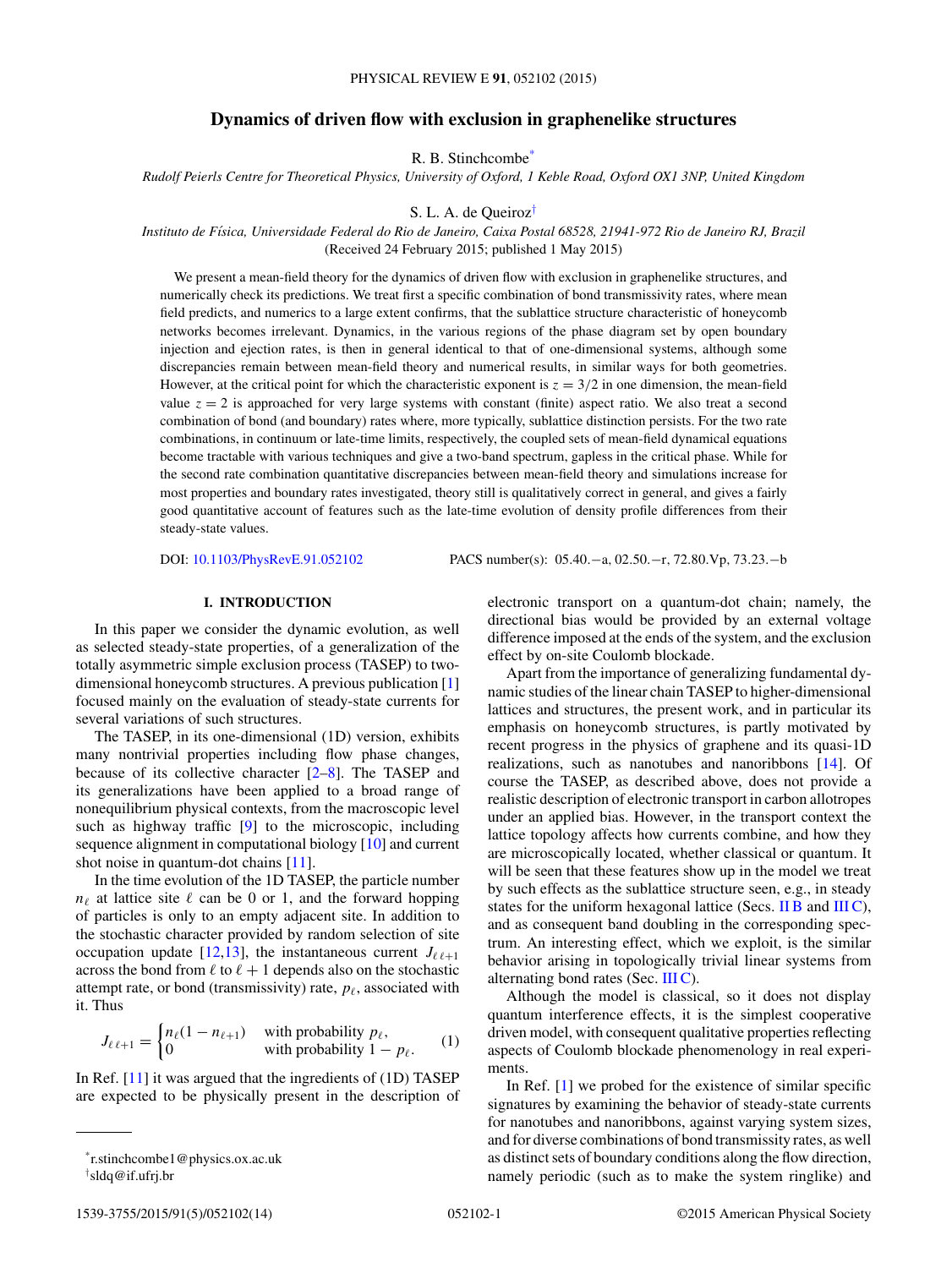<span id="page-1-0"></span>open (with assorted values for injection and ejection rates at the ends, to be recalled in detail below).

The latter case of open systems, with open boundary conditions at the ends, is by far the most challenging, richest, and most illuminating one, so it (alone) is the case here considered. As in Ref. [\[1\]](#page-13-0), the present study makes complementary use of mean-field analysis and numerical simulations.

In Sec. II a mean-field theory is presented which describes the time evolution of ensemble-averaged site occupations under TASEP rules, and applies both to the two-dimensional structures under specific consideration here and to their linear chain counterparts. Section [III](#page-5-0) deals with numerical tests of the theory given in Sec. II. In Sec. [IV,](#page-11-0) we summarize and discuss our results.

#### **II. MEAN-FIELD THEORY**

For analytic tractability we shall only consider cases where mean flow direction is parallel to one of the lattice directions, and bond rates are independent of coordinate transverse to the flow direction. These configurations have no bonds orthogonal to the mean flow direction; thus they fall easily within the generalized TASEP description to be used, where each bond is to have a definite directionality, compatible with that of average flow.

Also, we consider structures with an integer number of elementary cells (one bond preceding a full hexagon) along the mean flow direction. See Fig. 1.

From Ref. [\[1\]](#page-13-0) we have to expect a two-sublattice character in general, each being of similar character to those for chains. For a special choice of the bond rates defined in Fig. 1 [ $p = 2q$ ; see the discussion of Eqs.  $(2)$ – $(5)$  below] the steady-state sublattices reduce in mean field to that of an equivalent uniform-rate chain [\[1\]](#page-13-0).

Throughout this paper only axially symmetric boundary conditions will be considered, and no rate disorder will be allowed for. Then, in general, the (mean) dynamic configurations are translationally invariant in the direction transverse to

$$
\alpha | \alpha | \alpha |
$$
\n
$$
p=1
$$
\n
$$
q \overline{q} \overline{q} \overline{q} \overline{q}
$$
\n
$$
y(\ell-1,t)
$$
\n
$$
\overline{q} \overline{q} \overline{q} \overline{q} \overline{q} \overline{q}
$$
\n
$$
y(\ell-1,t)
$$
\n
$$
q \overline{q} \overline{q} \overline{q} \overline{q} \overline{q} \overline{q}
$$
\n
$$
y(\ell+1,t)
$$
\n
$$
q \overline{q} \overline{q} \overline{q} \overline{q} \overline{q}
$$
\n
$$
\overline{q} \overline{q} \overline{q} \overline{q} \overline{q}
$$
\n
$$
\overline{q} \overline{q} \overline{q} \overline{q} \overline{q}
$$

FIG. 1. Schematic sections of a nanotube, showing (top to bottom) injection region, midsection, and ejection region. Average flow direction is from top to bottom of the figure. Bond rates are  $p = 1$ for bonds parallel to average flow direction; *q* otherwise. Injection (*α*) and ejection (*β*) rates are shown next to corresponding (injection and ejection) sites. Periodic boundary conditions across are omitted for clarity.

the tube axis. Consistent with this, we denote the average occupations at sites labeled by the longitudinal coordinate  $\ell$  ( $1 \leq \ell \leq N$ ) by  $x(\ell,t)$  and  $y(\ell,t)$  with  $\ell$  odd and even, respectively, corresponding to the two sublattices (see Fig. 1).

Using mean-field factorization, the currents on the two different types of bond are

$$
J_{\ell \ell+1} = px_{\ell}(1 - y_{\ell+1}) \quad (\ell \text{ odd}), \tag{2}
$$

$$
K_{\ell \ell+1} = q y_{\ell} (1 - x_{\ell+1}) \quad (\ell \text{ even}). \tag{3}
$$

Then the general equations for  $\dot{x}_{\ell}$ ,  $\dot{y}_{\ell}$  at interior sites  $\ell$  are

$$
\dot{x}_{\ell} = 2K_{\ell-1\,\ell} - J_{\ell\,\ell+1} \quad (\ell \text{ odd}),\tag{4}
$$

$$
\dot{y}_{\ell} = J_{\ell-1\,\ell} - 2K_{\ell\,\ell+1} \quad (\ell \text{ even}). \tag{5}
$$

From boundary injection and ejection at sites  $\ell = 1$  and N, both on the  $x$  sublattice ( $\ell$  odd), incoming and outgoing currents are

$$
\alpha(1 - x_1) \equiv J_1,\tag{6}
$$

$$
2K_N \equiv x_N \beta. \tag{7}
$$

In the steady state where  $\dot{x}_\ell = \dot{y}_\ell = 0$ , all  $\ell$ , these discrete equations specify discrete current balance, making  $J_{\ell \ell+1}$  and  $2K_{\ell,\ell+1}$  equal and bond independent (=  $\bar{J}$ , say), and making  $x_{\ell}$ and  $y_{\ell}$  reduce to steady-state values  $\bar{x}_{\ell}$ ,  $\bar{y}_{\ell}$ , where

$$
\alpha(1 - \bar{x}_1) = \bar{J} = \beta \bar{x}_N. \tag{8}
$$

The distinct steady-state sublattice characteristics are seen in the (in general) distinct  $\ell$ -dependent density profiles  $\bar{x}_{\ell}$ ,  $\bar{y}_{\ell}$ , which are provided by Mobius map relationships between  $\bar{x}_\ell$ and  $\bar{y}_{\ell+1}$  resulting from specified  $\bar{J}$  and  $\bar{K}$  (= $\bar{J}/2$ ).

From Eqs.  $(2)$ –(5), it is easy to see (and was exploited in Ref. [\[1\]](#page-13-0)) that the sublattice distinction goes away for the special case  $p = 2q$ . Here the nanotube steady state is that of an equivalent linear chain, having density profile in general with tanh or tan dependences on  $\ell$ .

The value of a continuum approach to the mean-field dynamics of the uniform linear chain is well known [\[4,6,13\]](#page-13-0), and it exploits a linearization of the continuum mean-field dynamic equations using the Cole-Hopf transformation [\[15,16\]](#page-13-0). We show in Sec.  $\overline{II}$  A that this technique can also be successfully used for the nanotube with rates  $2q = p = 1$  (for convenience) and axial symmetry.

In Ref. [\[1\]](#page-13-0) it was shown that for the general case  $p \neq 2q$ , Mobius maps still apply, from which steady-state density profiles are again predicted to be of tanh or tan form, but in general different on the two sublattices. Even though on each sublattice separately continuum viewpoints can still apply (e.g., not too far from critical conditions), standard Cole-Hopf transformations no longer linearize the coupled nonlinear dynamic equations. Nevertheless, in Sec.  $\overline{I}$   $\overline{B}$ , (i) we are there able to use another linearization procedure, on the discrete equations for the dynamics, which gives an asymptotically exact representation of the mean-field dynamics at very late times; and (ii) furthermore, we can exploit arguments (see the Appendix) based on the existence of two separate relaxation time scales, from which it follows that a continuumlike picture is in fact feasible for not very short times. It will be seen that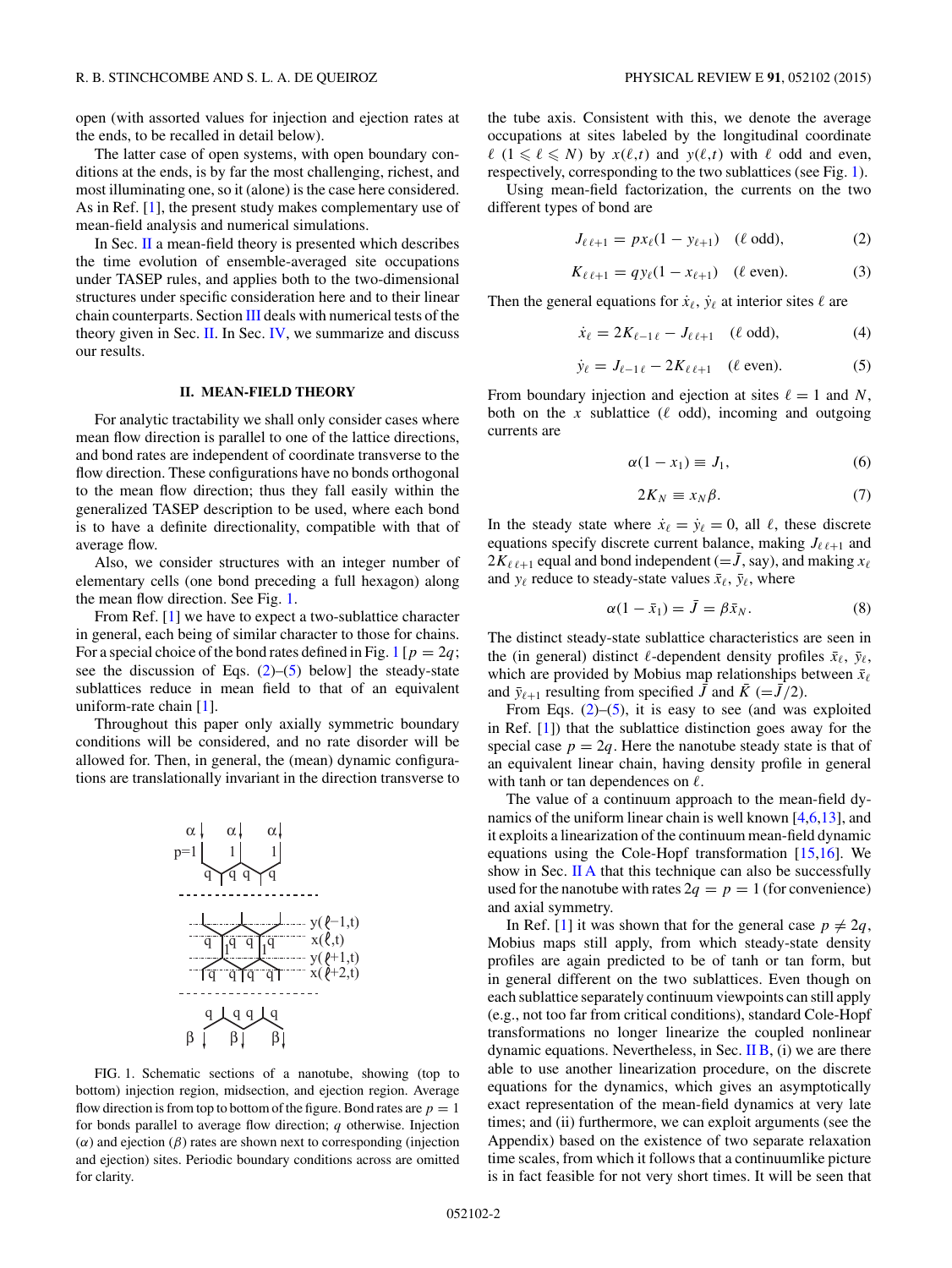<span id="page-2-0"></span>this, combined with simulation, can give a particularly clear and direct probe of critical dynamics.

#### A. Continuum approach for  $p = 2q = 1$

In this case, no longer needing to distinguish sublattices, the notation  $\rho(\ell,t)$  can now be used for the density profile. The continuum version of the bond current is then

$$
J \sim \rho(1-\rho) - \frac{1}{2} \frac{\partial \rho}{\partial \ell} \tag{9}
$$

from which one arrives at the following form of the steady-state profile:

$$
\bar{\rho} = \frac{1}{2} + \frac{1}{2}Z \tanh[Z(\ell - \ell_0)],\tag{10}
$$

from  $\bar{J} = \text{const} = (1 - Z^2)/4$ , with *Z* real or pure imaginary depending on whether the steady-state current is less or greater than the critical value  $J_c = 1/4$ . The resulting continuum dynamic equation

$$
\frac{\partial \rho}{\partial t} = -\frac{\partial}{\partial \ell} \bigg[ \rho (1 - \rho) - \frac{1}{2} \frac{\partial \rho}{\partial \ell} \bigg] \tag{11}
$$

is easily reduced to a linear (diffusion) equation for the variable *u*, by the Cole-Hopf transformation [\[15,16\]](#page-13-0)

$$
\rho - \frac{1}{2} = \frac{1}{2} \frac{\partial}{\partial \ell} \ln u. \tag{12}
$$

A general solution reducing as  $t \to \infty$  to the steady-state profile  $\bar{\rho}$  given in Eq. (10) is

$$
u = \bar{u} + \Sigma,\tag{13}
$$

where

$$
\bar{u} = \cosh[Z(\ell - \ell_0)]e^{\frac{1}{2}Z^2t},\tag{14}
$$

$$
\Sigma = \sum_{\zeta} (a_{\zeta} e^{\zeta \ell} + a_{-\zeta} e^{-\zeta \ell}) e^{\frac{1}{2}\zeta^2 t}, \qquad (15)
$$

where the sum is over  $\zeta$ 's, in general complex, satisfying  $\text{Re}\zeta^2 < \text{Re}Z^2$ . For the validity of the continuum approximation, *Z* and all effective  $\zeta$ 's arising should be small. The boundary conditions, Eqs.  $(6)$  and  $(7)$ , which determine them can be rewritten as (for all *t*)

$$
\rho(0,t) = \alpha,\tag{16}
$$

$$
\rho(N+1,t) = 1 - \beta,\tag{17}
$$

where  $\rho(0,t)$  and  $\rho(N+1,t)$  are the extrapolations of the solution, Eqs.  $(12)$ – $(15)$ , of the dynamic equations to the fictitious sites immediately outside of the system boundaries. These then have to be satisfied by the steady-state part  $\bar{\rho}$  = (1/2) + (1/2) $\partial$  ln  $\bar{u}/\partial \ell$ , as well as by the time-dependent parts of the extended  $\rho$ . The requirements on  $\bar{\rho}$  give *Z*,  $\ell_0$ , in particular requiring *Z* real for  $\alpha < 1/2$  or  $\beta < 1/2$ , or *Z* pure imaginary for  $\alpha > 1/2$  and  $\beta > 1/2$ . From the time-dependent parts the boundary conditions then require ∂ ln Σ/∂l equal to  $\mu_1 \equiv 2\alpha - 1$  and  $\mu_2 \equiv 1 - 2\beta$  at  $\ell = 0$  and  $\ell = L \equiv N + 1$ , respectively. That leads to

$$
\frac{a_{-\zeta}}{a_{\zeta}} = \frac{\zeta - \mu_1}{\zeta + \mu_1} = e^{2\zeta L} \left( \frac{\zeta - \mu_2}{\zeta + \mu_2} \right),\tag{18}
$$

giving both the allowed complex wave vectors *ζ* , and the ratio of associated amplitudes. Initial conditions then in principle complete the determination of all amplitudes, by the analog of Fourier analysis.

Some special cases will be of interest in what follows, namely  $\alpha = \beta$  and  $\alpha + \beta = 1$ .

For  $\alpha = \beta$ , the open boundary condition restrictions make  $\ell_0 = L/2$ , and, for  $\alpha = \beta < 1/2$ , *Z* is real, say  $Z \equiv K$ , with  $K = 1 - 2\alpha + O(e^{-(1-2\alpha)L})$ —so the dynamics is relaxation to the steady state of the low current phase, having a kink in the middle of the system, while, for  $\alpha = \beta > 1/2$ , *Z* is pure imaginary, say  $Z \equiv iQ$ , with  $Q = (2/L)((\pi/2) - \pi/[L(2\alpha -$ 1)]**)**, and the relaxation is towards the high current phase steady state.

For the critical subcase  $\alpha = \beta = 1/2$ , one has  $Z = 0$ ,  $\zeta_n =$  $n\pi i/L \equiv iq_n$ ,  $a_{-\zeta} = a_{\zeta} \equiv a_n$ . So for this case  $\bar{u} = 0$  and  $u =$  $\Sigma = \sum_{n} a_n (e^{\zeta_n} + e^{-\zeta_n}) e^{\frac{1}{2}\zeta_n^2 t}$  making

$$
\rho(\ell,t) = \frac{1}{2} - \frac{1}{2} \frac{\sum_{n=1}^{L} q_n a_n \sin(q_n \ell) e^{-\frac{1}{2} q_n^2 t}}{\sum_{n=0}^{L} a_n \cos(q_n \ell) e^{-\frac{1}{2} q_n^2 t}}.
$$
(19)

A given initial profile  $\rho(\ell,0)$  would complete the determination of  $\rho(\ell,t)$  by providing the coefficients  $a_n$ , by the equivalent of Fourier cosine analysis of  $exp[\int_0^{\ell} d\ell' (2\rho(\ell',0) - 1))]$  in the present case.

For an initially empty lattice, for example, this gives

$$
a_n = \frac{2}{L} \frac{[1 - (-1)^n \exp(-L/2)]}{1 + q_n^2} \approx \frac{2}{L} \left[ 1 + q_n^2 \right]^{-1}.
$$
 (20)

Then, for late times  $t \gtrsim (L/\pi)^2$ ,

$$
\rho \approx \frac{1}{2} - \frac{1}{2} q_1 \sin\left(\frac{\pi \ell}{L}\right) \exp\left[-\frac{1}{2}\left(\frac{\pi}{L}\right)^2 t\right],\qquad(21)
$$

while for early times  $1 \ll t \ll (L/\pi)^2$ 

$$
\rho \approx \frac{1}{2} - \frac{\partial}{\partial \ell} \ln I(\ell, t), \quad I(\ell, t) = \int_0^\pi d\zeta \frac{\cos(\zeta \ell) e^{-\frac{1}{2}\zeta^2 t}}{1 + \zeta^2},\tag{22}
$$

making  $I(\ell,t)\sqrt{t}$  essentially a function of  $\ell/\sqrt{t}$ , and  $\rho$  linear  $\int \ln \ell \left[ \rho \approx (1/2) - (\ell/2t) \right]$  up to  $\ell \sim O(\sqrt{t})$ . This is of course related to the buildup of density from the injection site, and is evident in simulation results shown in Sec. [III;](#page-5-0) see Fig. [2.](#page-3-0)

For  $\alpha + \beta = 1$ , the boundary restrictions on the steady state are consistent with  $Z = 1 - 2\alpha \equiv \lambda$ , and  $\ell_0 \to \infty$  for  $\lambda > 0$  and  $\ell_0 \to -\infty$  for  $\lambda < 0$  (kinks far outside of the system). From the other boundary restrictions,  $\zeta_n = n\pi i/L$ , and  $a_{-\zeta_n}/a_{\zeta_n} = (\zeta_n + \lambda)/(\zeta_n - \lambda)$ . These make the steady state  $\bar{u}$  proportional to exp[ $-\lambda \ell + \frac{1}{2}\lambda^2 t$ ] and

$$
\frac{\Sigma}{\bar{u}} \equiv S = \sum_{n=1}^{L} \left( a_{\zeta_n} e^{\zeta_n \ell} + a_{-\zeta_n} e^{-\zeta_n \ell} \right) e^{\lambda \ell} e^{\frac{1}{2} (\zeta_n^2 - \lambda^2) t}.
$$
 (23)

Then the time-dependent density profile becomes

$$
\rho = \frac{1}{2} + \frac{1}{2} \frac{\partial}{\partial \ell} \ln u
$$
  
=  $\frac{1}{2} + \frac{1}{2} \frac{\partial}{\partial \ell} \ln [\bar{u}(1+S)] = \alpha + \frac{1}{2} \frac{\partial S/\partial \ell}{1+S}.$  (24)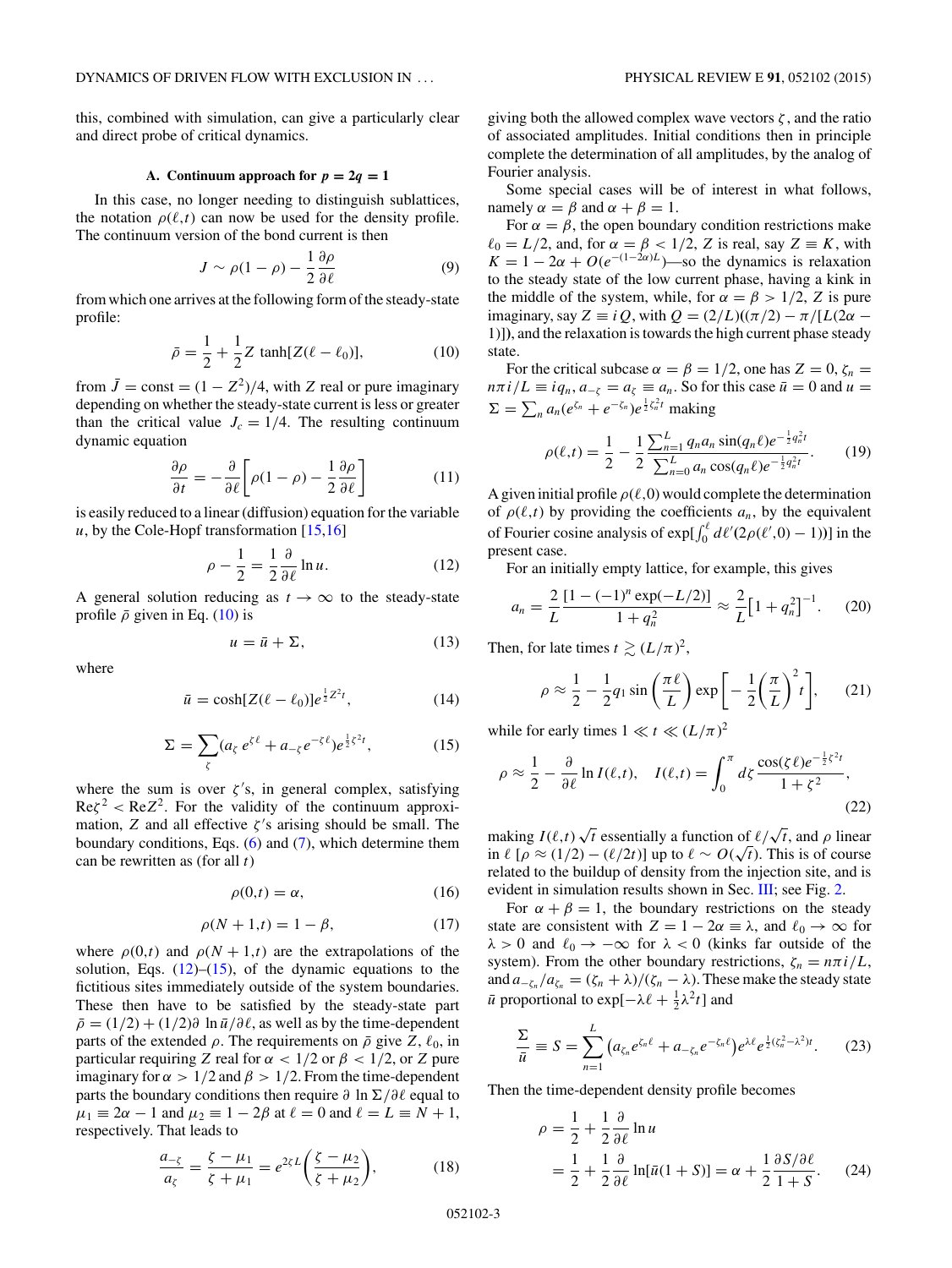<span id="page-3-0"></span>

FIG. 2. (Color online) Linear chain with  $N = 41$  sites ( $L = N +$ 1),  $\alpha = \beta = 1/2$ . Double-logarithmic plot of (negative) initial slopes (*S*) of short-time density profiles against time *t* (points). Continuous line is the mean-field prediction  $S = 1/(2t)$ ; see Eq. [\(50\)](#page-5-0). The vertical dashed line indicates the approximate limit of validity of the shorttime regime (see text).

In this case the relaxation is towards the constant (factorizable) steady-state profile  $\bar{\rho}_\ell = \alpha$ ; at very late times one has

$$
\rho - \alpha \approx \frac{1}{2} \frac{\partial S}{\partial \ell} = \sum_{n=1}^{L} \left( i\lambda - \frac{n\pi}{L} \right) a_{\zeta_n} \sin \left( \frac{n\pi \ell}{L} \right) e^{\lambda \ell}
$$

$$
\times \exp \left[ -\frac{1}{2} (\lambda^2 + (n\pi/L)^2) t \right], \tag{25}
$$

where  $\lambda = 1 - 2\alpha$ . For  $\alpha = 1/2$ , Eqs. [\(24\)](#page-2-0) and (25) reduce to Eq. [\(19\)](#page-2-0).

The late-time results in Eqs.  $(21)$  and  $(25)$  above, and others to be given in Sec. II B [especially Eqs.  $(47)$  and  $(48)$ ] can give guidance beyond the mean-field regime used to obtain them. The correspondence, within mean field, between chain and nanotube for the case  $p = 2q$  (given for the steady state in Ref. [\[1\]](#page-13-0) and extended here to dynamics) implies the same mean-field exponents, and this is seen also for  $2q \neq p$  below; mean-neta exponents, and this is seen also for  $2q \neq p$  below;<br>see Sec. II B. In particular, the functional dependences on  $\ell/\sqrt{t}$ and  $t/L^2$  seen above [in Eq. [\(21\)](#page-2-0), and in the equivalent Eq. (25) for  $\lambda = 0$  correspond to the mean-field value 2 of the dynamic critical exponent *z*. But one can reasonably expect the (wide) nanotube to have different critical exponents from those known for the chain, since the two have different dimensions.

The simulation method in Sec. [III](#page-5-0) is able to exhibit these differences, and the mean-field analytic results suggest a direct method to find them, by exploiting the late-time behavior, in particular by using the slowest-relaxing mode.

The results in Eq.  $(21)$  and  $(25)$  (the latter, from just the  $n = 1$  term) provide mean-field examples of that mode, and suggest that its isolation, by working at late times, particularly when the system is relaxing to a uniform steady state [using  $\rho(\ell,t) - \bar{\rho}_{\ell}$ ], can give the most unencumbered way of numerically investigating the critical dynamics. Finite-size scaling using fitting forms for  $\rho(\ell,t) - \bar{\rho}(\ell)$ , like in Eq. [\(21\)](#page-2-0)

or in the  $n = 1$  mode of Eq.  $(25)$ , but with the time-dependent factor replaced by exp[−*ctL*<sup>−</sup>*<sup>z</sup>*] are suggested: the general form  $f(\ell/L,t/L^z)$  could, from the last surviving eigenmode of the evolution operator *e*<sup>−</sup>*Ht* , go over to a factorizable form having an  $e^{-t/\tau}$  time-dependent factor, with  $\tau \sim L^z$ , and a spatially dependent factor with nodes near  $\ell = 0$ , *L* (from boundary conditions) and a symmetric form [like in Eq. [\(21\)](#page-2-0)] or with an extra factor  $e^{\lambda \ell}$  as in Eq. (25), the latter in cases with  $\bar{\rho} \neq 1/2$ . These ideas are exploited in Sec. [III,](#page-5-0) both for the chain and for the nanotube.

# **B.** Discrete late-time method, for  $p \neq 2q$

Here we develop an analytic method for the late-time dynamics, which is applicable for general rates *α*, *β*, *p*, *q* where sublattices are distinct and remain so even in the eventual steady state. Unlike Sec.  $\Pi A$  using the continuum approach, the method proceeds from the discrete mean-field dynamic equations and linearizes them by working to first order in differences of site densities from steady-state values.

The discrete steady-state densities are determined by the Mobius maps introduced in Ref. [\[1\]](#page-13-0), which result from steady-state internal current balance, together with boundary conditions, as explained after Eq. [\(7\)](#page-1-0). If these densities are site dependent the difference dynamical equations resulting from the linearization procedure have site-dependent coefficients, making them in general intractable. For

$$
\alpha = 2q(1 - \beta) \quad (p \equiv 1), \tag{26}
$$

the steady-state densities given by the Mobius mappings can be uniform on each sublattice, while in general remaining distinct.

The analysis now to be given treats that case, at general *q*, for which the coupled linear difference equations have constant coefficients. Their solutions are linear combinations of factorizable solutions, involving a secular relation between the frequency and complex wave vectors involved. The boundary conditions determine the allowed values of the complex wave vectors and relationships between amplitudes of degenerate components.

The uniform steady-state density profile values  $\bar{x}$ ,  $\bar{y}$  on the two sublattices correspond to fixed points of the discrete Mobius maps. Such fixed points are directly available from the basic internal and boundary current balance equations

$$
\alpha(1 - \bar{x}) = \bar{x}(1 - \bar{y}) = 2q\bar{y}(1 - \bar{x}) = \beta \bar{x} . \qquad (27)
$$

Provided  $\alpha = 2q(1 - \beta)$  these result in

$$
\bar{x} = \frac{\alpha}{\alpha + \beta}, \quad \bar{y} = 1 - \beta. \tag{28}
$$

An important subcase to be distinguished and developed later in this section is the critical situation, where the two fixed points for each sublattice Mobius map coincide [corresponding to  $Z = 0$  in the continuum steady-state description in Eq. [\(10\)](#page-2-0); see Sec. [II A\]](#page-2-0).

Starting from the discrete mean-field dynamical Eqs. [\(4\)](#page-1-0) and [\(5\)](#page-1-0) the linearization procedure, valid for sufficiently late times, is implemented by inserting  $x_{\ell} = \bar{x} + \delta_{\ell}, y_{\ell} = \bar{y} + \varepsilon_{\ell}$ and including only terms up to first order in  $\delta_{\ell}$ ,  $\varepsilon_{\ell}$ .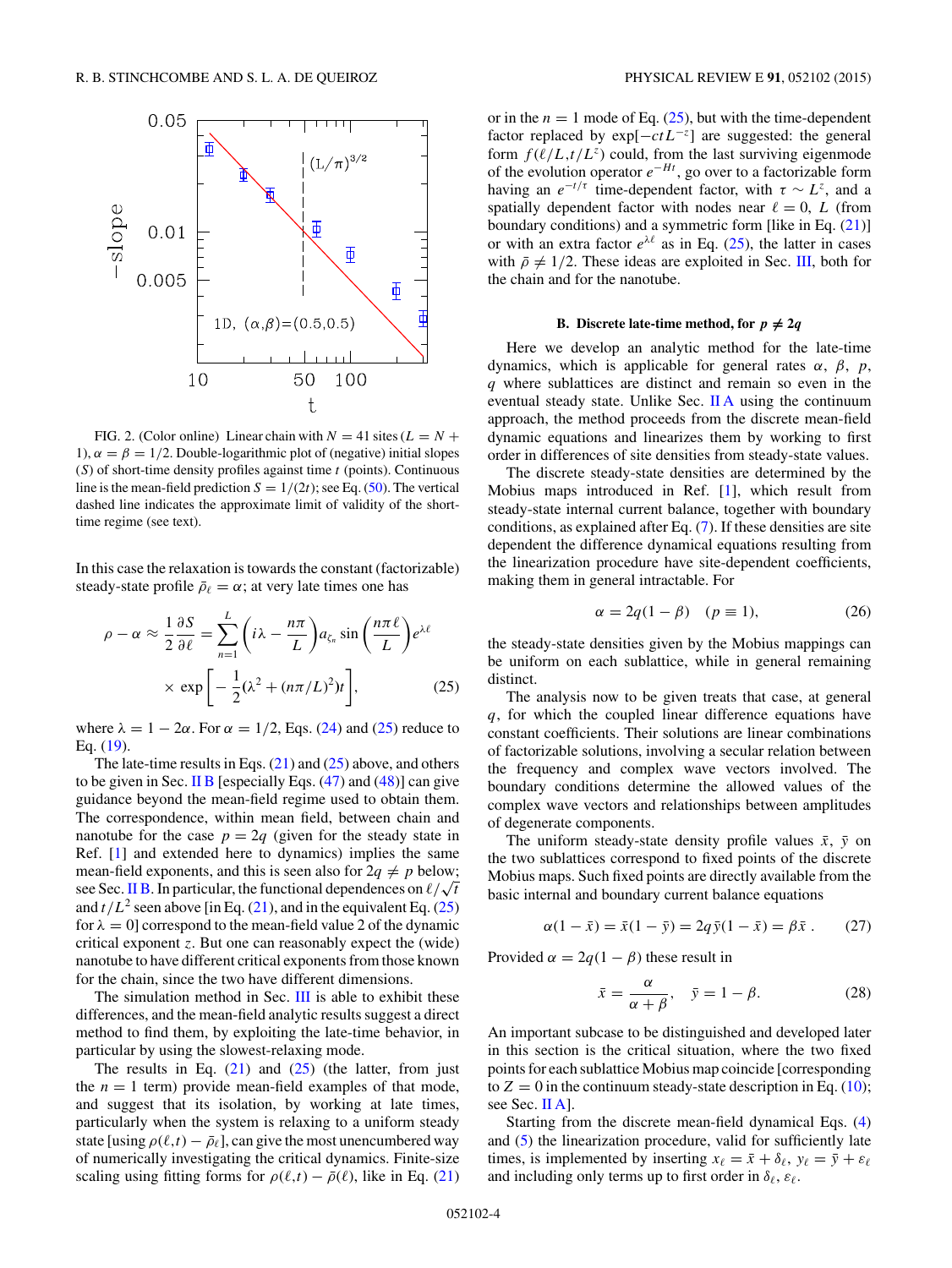<span id="page-4-0"></span>The zeroth order terms involving only  $\bar{x}$  and  $\bar{y}$  are those appearing in the steady state current balance, so they cancel. The resulting coupled linear difference equations for the timedependent  $\delta_{\ell}$ ,  $\varepsilon_{\ell}$  are solved by superpositions of factorizable solutions of the form

$$
\delta_{\ell} = g_{\zeta} \, \exp(\zeta \, \ell - \lambda t) \tag{29}
$$

$$
\varepsilon_{\ell} = h_{\zeta} \, \exp(\zeta \, \ell - \lambda t) \tag{30}
$$

for specific *ζ* - and *λ*-dependent ratios  $h_\zeta/g_\zeta$  provided *ζ* and *λ* satisfy the secular relation

$$
\lambda^2 - r\lambda + S(\zeta) = 0, \qquad (31)
$$

where

$$
r = 1 + 2q + (1 - 2q)(\bar{x} - \bar{y});
$$
  
\n
$$
S(\zeta) = S_0 - (S_+ e^{\zeta} + S_- e^{-\zeta})
$$
\n(32)

with

$$
S_0 = 2q(1 - \bar{x} - \bar{y}) + 4q\bar{x}\bar{y}
$$
  
\n
$$
S_+ = 2q\bar{x}\bar{y}
$$
  
\n
$$
S_- = 2q(1 - \bar{x})(1 - \bar{y}).
$$
  
\n(33)

To fit the boundary conditions at all times it is necessary to combine degenerate modes, i.e., modes with  $\zeta_1 \neq \zeta_2$  such that *λ*(*ζ*<sub>1</sub>) = *λ*(*ζ*<sub>2</sub>). A sufficient condition for this is *S*(*ζ*<sub>1</sub>) = *S*(*ζ*<sub>2</sub>), from which

$$
e^{\zeta_1 + \zeta_2} = \frac{S_-}{S_+} \equiv e^{2\phi} \ . \tag{34}
$$

Then, with  $\eta_i \equiv \zeta_i - \phi$ , the degeneracy condition becomes  $\eta_1 = -\eta_2$ . That allows the superposition of degenerate modes for  $\delta_{\ell}$  to be written as

$$
\delta_{\ell} = \sum_{\eta} (g_{\phi+\eta} e^{\eta \ell} + g_{\phi-\eta} e^{-\eta \ell}) e^{\phi \ell} e^{-\lambda(\eta+\phi)t} , \qquad (35)
$$

and similarly for  $\varepsilon_{\ell}$  (where  $h_{\phi \pm \eta}$  replace  $g_{\phi \pm \eta}$ ).

The secular relation between *λ* and *ζ* can be rewritten as one between *λ* and *η* using

$$
S(\zeta = \eta + \phi) = S_0 - \mathcal{S}(\eta) \text{ where}
$$

$$
\mathcal{S}(\eta) = \sqrt{S_+ S_-} (e^{\eta} + e^{-\eta}). \tag{36}
$$

For the boundary conditions to be maintained by the full timedependent profiles  $x_{\ell} = \bar{x} + \delta_{\ell}, y_{\ell} = \bar{y} + \varepsilon_{\ell}$ , the differences  $\delta_{\ell}$ ,  $\varepsilon_{\ell}$  have both to vanish at  $\ell = 0$  and  $\ell = L$  at all times. That requires  $g_{\phi+\eta} + g_{\phi-\eta} = 0 = h_{\phi+\eta} + h_{\phi-\eta}$  and  $e^{2\eta L} = 1$ , so the allowed  $\eta$ 's are  $\eta_n = \pi n i / L \equiv i q_n$ .

Consequently the space- and time-dependent sublattice density profiles are, to linear order,

$$
x_{\ell}(t) = \bar{x} + \sum_{n} G_n \sin q_n \ell \, e^{\phi \ell} e^{-\lambda_n t}, \tag{37}
$$

$$
y_{\ell}(t) = \bar{y} + \sum_{n} H_n \sin q_n \ell \, e^{\phi \ell} e^{-\lambda_n t}, \tag{38}
$$

where

$$
q_n = \frac{n\pi}{L}, \quad e^{2\phi} = \left(\frac{1-\bar{x}}{\bar{x}}\right) \left(\frac{1-\bar{y}}{\bar{y}}\right) \tag{39}
$$

and  $\lambda_n$  satisfies

$$
\lambda_n^2 - r\lambda_n + S_0 - \mathcal{S}(iq_n) = 0,\tag{40}
$$

where  $r$  and  $S_0$  are given in Eqs. (32) and (33), and

$$
\mathcal{S}(iq_n) = 4q\sqrt{\bar{x}\bar{y}(1-\bar{x})(1-\bar{y})}\cos q_n, \qquad (41)
$$

with  $\bar{x}$ ,  $\bar{y}$  given by Eq. [\(28\)](#page-3-0).

The coefficients  $G_n$  and  $H_n$  (2*i*g<sub> $\phi-\eta$ </sub> and 2*i* $h_{\phi+\eta}$ , respectively) are in principle determined by initial states. For initial states  $x_{\ell}(0)$ ,  $y_{\ell}(0)$  in the linearization regime, they are the coefficients in the Fourier sine series for  $x_{\ell}(0) - \bar{x}$ ,  $y_{\ell}(0) - \bar{y}$ , respectively.

The very late-time behavior, from the decay of the last surviving time-dependent mode, is described by  $x_{\ell}(t) - \bar{x}$ , *y*<sub> $\ell$ </sub>(*t*) − *y*<sup></sub> both proportional to sin( $\pi \ell/L$ )  $e^{\phi \ell} e^{-\lambda_1 t}$ , with  $\phi$ </sup> from Eq. (39) and  $\lambda_1 = \frac{1}{2} [r - \sqrt{r^2 - 4(S_0 - \mathcal{S}(iq_1))}]$  from Eqs.  $(39)–(41)$ .

In general, the distinct sublattices give rise to a two-branch spectrum, which makes the late-time dynamics for the cases with  $2q \neq p$  very different from that with  $2q = p$  discussed in Sec. [II A.](#page-2-0) The spectrum is in general gapped even in the infinite-system limit (lim<sub>*L*→∞</sub>  $\lambda$ <sub>1</sub> > 0) as a consequence of nonzero  $\phi$ ; the gap goes away (as  $\phi \rightarrow 0$ ) only in the critical cases, which we now discuss.

The critical steady state has constant (coincident fixed point) values  $x^*$ ,  $y^*$  for  $\bar{x}$ ,  $\bar{y}$ , related to a critical current  $J_c$  on the bonds with rate  $p$ , and to critical boundary rates  $(\alpha_c, \beta_c)$  by current balance equations of type Eq. [\(27\)](#page-3-0), where each current is  $J_c$  such that the corresponding sublattice Mobius maps each have coincident fixed points. With  $p =$ 1, that requires  $[J_c(1 - 2q) - 2q]^2 = 16q^2 J_c$ , which makes  $x^* + y^* = 1$ , hence

$$
\phi = 0, \quad S_0 = 2S_+ = 2S_- = 2qx^*y^*.
$$
 (42)

That in turn makes

$$
S(\zeta) = S(\eta) = 4qx^*y^*(1 - \cosh \zeta)
$$
 (43)

and the development in Eqs.  $(31)$ – $(41)$  simplifies. The results for the time-dependent density profiles become, to linear order,

$$
x_{\ell}(t) = x^* + \sum_{n} G_n \sin q_n \ell \, e^{-\lambda_n t}, \tag{44}
$$

$$
y_{\ell}(t) = y^* + \sum_n H_n \sin q_n \ell \, e^{-\lambda_n t}, \tag{45}
$$

where

$$
\lambda_n = \frac{1}{2} [r \pm \sqrt{r^2 - 16q x^* y^* (1 - \cos q_n)}] \equiv \lambda_{\pm}(q_n). \quad (46)
$$

So,  $\phi = 0$  has produced a gapless spectrum in infinite system limit, for the critical system, and we now have the analog of acoustic and optic modes.

For the finite critical system, the very late behavior of the profiles on each sublattice is (using the slowest relaxing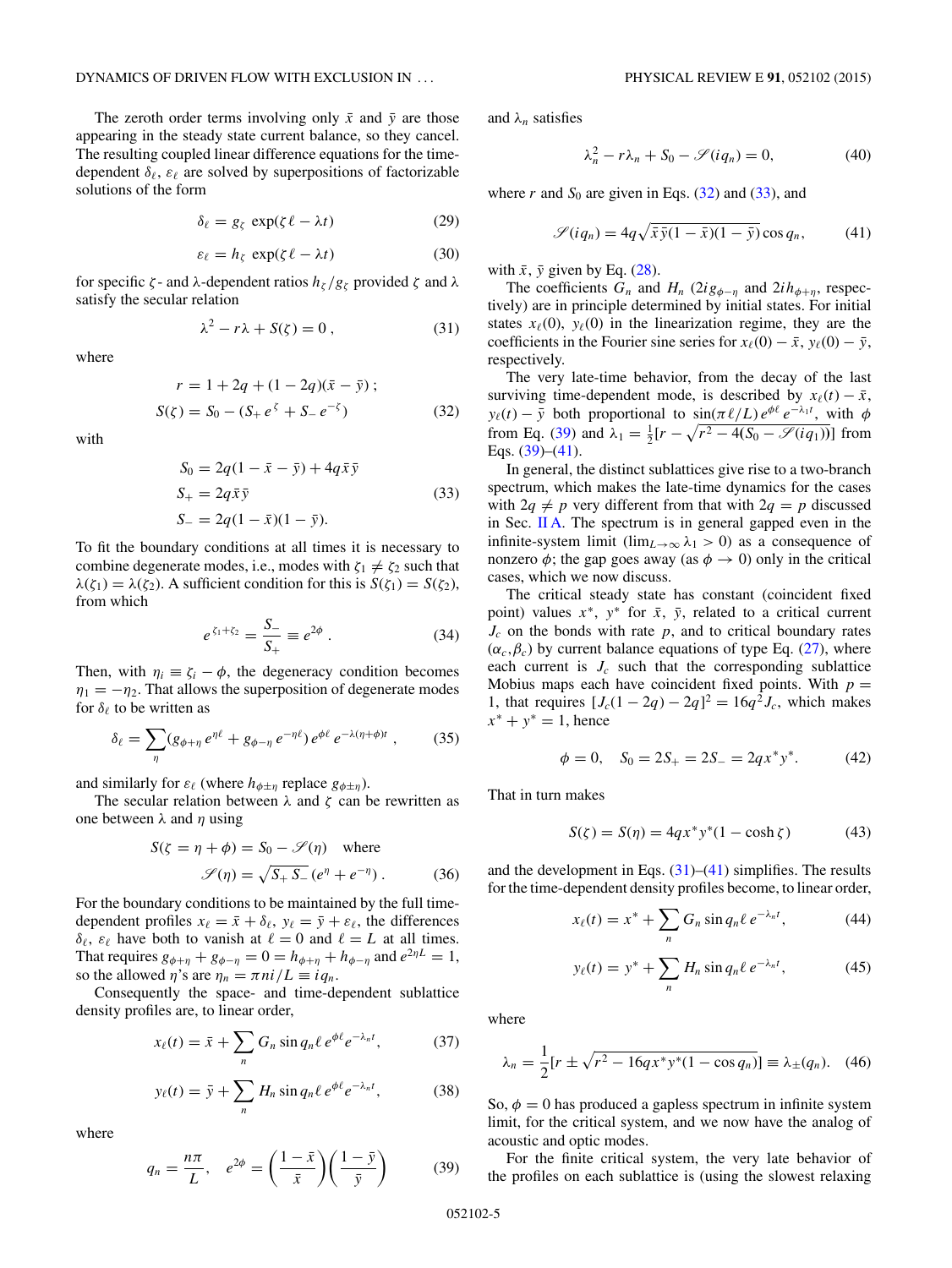<span id="page-5-0"></span>"acoustic" mode,  $n = 1$ , with  $\lambda_$ )

$$
x_{\ell}(t) = x^* + G \, \sin \frac{\pi \ell}{L} e^{-\lambda - (\pi/L)t}, \tag{47}
$$

$$
y_{\ell}(t) = y^* + H \, \sin \frac{\pi \ell}{L} e^{-\lambda_{-}(\pi/L)t}, \tag{48}
$$

with

$$
\lambda = \left(\frac{\pi}{L}\right) \sim \frac{S(\zeta)}{r} \sim \frac{4qx^*y^*}{r} \left(1 - \cos\frac{\pi}{L}\right) \propto \left(\frac{\pi}{L}\right)^2. \tag{49}
$$

The condition  $\alpha = 2q(1 - \beta)$  for uniform steady-state densities, presently applying, reduces for  $q = 1/2$  to  $\alpha + \beta = 1$ , which is a case discussed for general  $\lambda = 1 - 2\alpha$  in Sec. [II A.](#page-2-0) That case becomes critical for  $\lambda = 0$ , and then the present formulation with  $\phi = 0$  together with the resulting Eqs. [\(42\)](#page-4-0)– (49) all apply to it (reproducing results in that section).

A particular important special case is that for the uniform-A particular important special case is that for the uniform-<br>rate nanotube, where  $p = q = 1$  and  $x^* = 2 - \sqrt{2}$ ,  $y^* = \frac{1}{2}$  $\sqrt{2} - 1$ ,  $\alpha_c = 2(\sqrt{2} - 1)$ , and  $\beta_c = 2 - \sqrt{2}$  (from Ref. [\[1\]](#page-13-0)), agreeing with Eqs. [\(27\)](#page-3-0) and [\(28\)](#page-3-0).

The distinction, one or two bands (from 2*q* equal to *p* or not) is a special feature of the nanotube coming from its possible sublattice character, and shared with the TASEP chain with alternating bond rates *p*, 2*q*, which has equivalent mean-field steady state and dynamics.

#### **III. NUMERICS**

With open boundary conditions at the ends, a nanotube with  $N_r$  elementary cells parallel to the flow direction, and *N<sub>w</sub>* transversally, has  $N_s^{(n)} = N_w \times (4N_r + 1)$  sites and  $N_b^{(n)} =$  $N_w \times (6N_r + 2)$  bonds (including the injection and ejection ones).

When dealing with strictly 1D geometries, for ease of pertinent comparisons with nanotubes we generally took systems with a number of sites  $N = 4M + 1$ , M being an integer.

Here we shall only use so-called *bond update* procedures, defined in Ref. [\[1\]](#page-13-0) and briefly recalled below. For a description of the closely related *site* update process, and pertinent comparisons with bond update, see Ref. [\[1\]](#page-13-0).

For a structure with  $N_b$  bonds, an elementary time step consists of  $N<sub>b</sub>$  sequential bond update attempts, each of these according to the following rules: (1) select a bond at random, say, bond  $ij$ , connecting sites  $i$  and  $j$ ; (2) if the chosen bond has an occupied site to its left and an empty site to its right, then (3) move the particle across it with probability (bond rate)  $p_{ij}$ . If the injection or ejection bond is chosen, step (2) is suitably modified to account for the particle reservoir (the corresponding bond rate being, respectively, *α* or *β*).

Thus, in the course of one time step, some bonds may be selected more than once for examination and some may not be examined at all. This constitutes the *random-sequential update* procedure described in Ref. [\[12\]](#page-13-0), which is the realization of the usual master equation in continuous time [\[12\]](#page-13-0). In our simulations, the goal for 1D uniform systems is to have numerically generated profiles approach the exact steady-state ones given by the operator algebra described in Ref. [\[5\]](#page-13-0), which are an important baseline in our work and, as recalled in Ref. [\[12\]](#page-13-0), correspond to random-sequential update. For consistency, and ease of comparison between different sets of results within the paper, we also use random-sequential update for all other cases, namely honeycomb geometries and nonuniform 1D systems. Note that other types of update are possible (e.g., ordered-sequential or parallel), the resulting steady-state phase diagrams in 1D being similar in all cases (but not identical: even the average stationary current differs in either case; see Table 1 in Ref. [\[12\]](#page-13-0)).

For specified initial conditions, we generally took ensemble averages of local densities and/or currents over  $10^6-10^7$ independent realizations of stochastic update up to a suitable time *t*max, for each of those collecting system-wide samples at selected times.

For uniform 1D systems and nanotubes with  $p = 2q$ , the exact steady-state density profiles  $\{\bar{x}_\ell\}$ , known in 1D for any *α*, *β*, and *N* [\[5\]](#page-13-0), are used as a baseline from which to subtract our late-time simulational results  $\{x_\ell(t)\}\$ , thus focusing on the evolution of difference profiles  $\delta x_{\ell}(t) \equiv x_{\ell}(t) - \bar{x}_{\ell}$ . For nanotubes with  $p \neq 2q$ , or chains with nonuniform rates, both cases considered in Sec. [III C,](#page-9-0) no such guidance is available. One must then resort to numerically generated steady-state profiles.

### **A.**  $p = 2q, \alpha = \beta = 1/2$

We started by checking the predictions given in Sec. [II A](#page-2-0) for the time-dependent density profiles of a 1D system starting from an empty lattice. Equation [\(22\)](#page-2-0) predicts that for short times  $t \ll (L/\pi)^2$ ,

$$
\rho(\ell, t) \approx \frac{1}{2} - \frac{\ell}{2t},\tag{50}
$$

near the injection edge, up to  $\ell \sim O(\sqrt{t})$ . For a chain with  $N = 41$  sites, we evaluated the initial slope  $\partial \rho / \partial \ell ||_{\ell=0}$  at assorted short times, from straight-line fits of ensembleaveraged densities at the three leftmost sites. Results are shown in Fig. [2.](#page-3-0) One sees that agreement between theory and numerics is rather satisfactory, especially if, drawing on the last two paragraphs of Sec.  $\mathbf{II}$  A, and on previous knowledge of the anomalous scaling for 1D systems at  $(\alpha, \beta) = (1/2, 1/2)$ , one restricts oneself to data for  $t \lesssim (L/\pi)^{3/2}$  [as opposed to  $t \lesssim (L/\pi)^2$  from the mean-field picture leading to Eq. [\(22\)](#page-2-0)].

Next we checked the late-time behavior, both for 1D systems and for nanotubes. Figure  $3$  shows a fit of Eq.  $(21)$ to the ensemble-averaged density profile for a 1D system, starting from an empty lattice at  $t = 0$ . While the quality of fit is good, with  $\chi^2$  per degree of freedom ( $\chi^2_{\text{dof}}$ ) equal to 1.35, one sees that small systematic deviations still remain near the left (injection) edge. Going over to later times in order to evince the suppression of such deviations would necessitate much narrower error bars (since one would be analyzing profiles much closer to the asymptotic regime), and consequently much longer simulations, than in our current setup.

Nevertheless, we now show that it is possible to extract rather accurate estimates of the dynamic exponent *z* from our data in present form, by once again referring to the ideas sketched in the last two paragraphs of Sec. [II A.](#page-2-0) Specifically, we rewrite Eq.  $(21)$  as

$$
\rho(\ell, t) = \frac{1}{2} - a'(L)\sin\left(\frac{\pi \ell}{L}\right) \exp\left\{-c\frac{t}{L^z}\right\},\qquad(51)
$$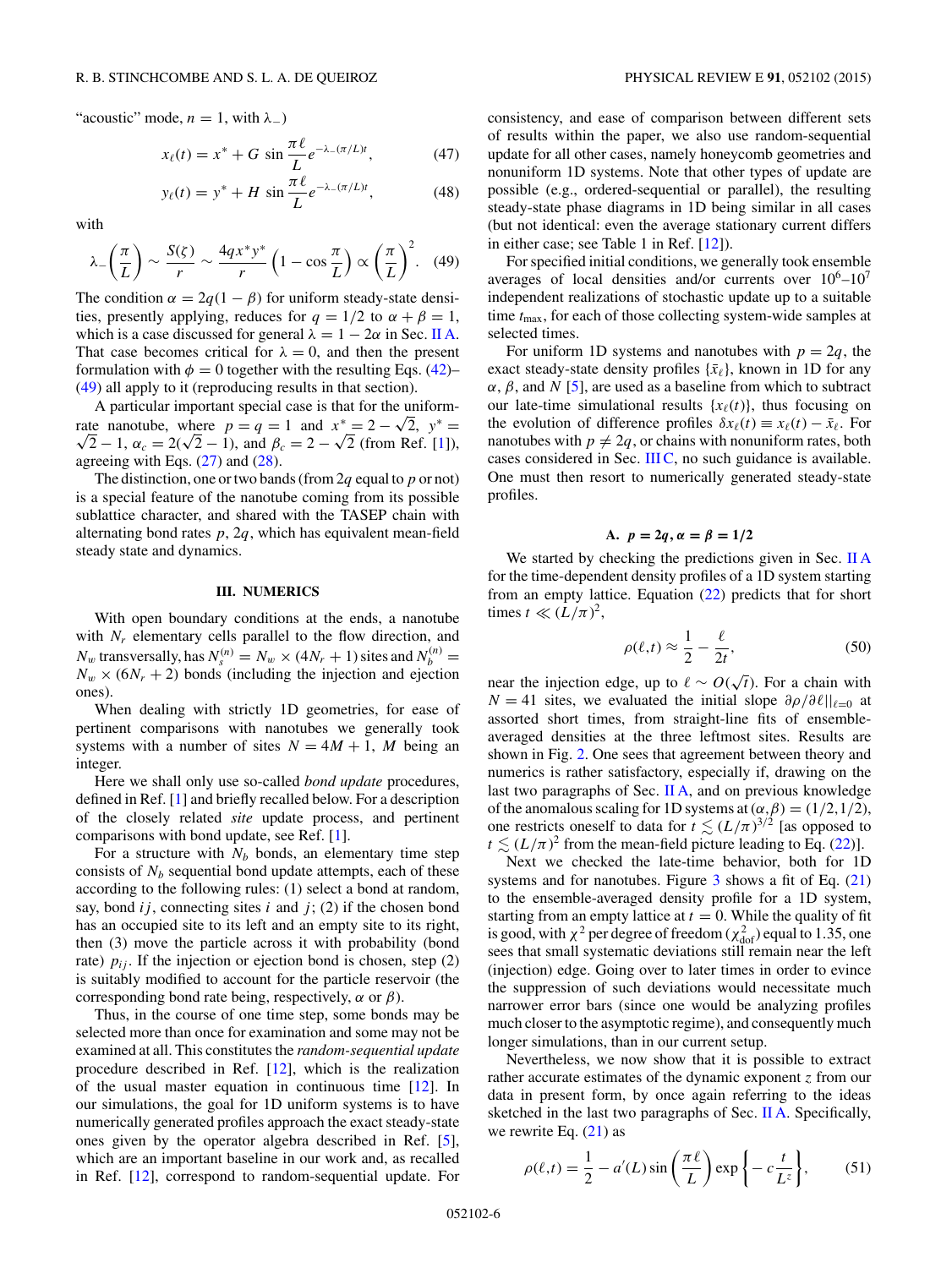<span id="page-6-0"></span>

FIG. 3. (Color online) Linear chain with  $N = 29$  sites,  $\alpha = \beta =$ 1*/*2. Plot of late-time density profile, starting with an empty lattice at  $t = 0$ . Continuous line is the fit to a sine form; see Eq. [\(21\)](#page-2-0) and text.

i.e., while assuming factorization of the  $\ell$  and  $t$  dependences, we allow *z* to be a variable parameter. For fixed *L* and a set of suitable *t* values, fitting numerically generated profiles to the sine dependence in Eq.  $(51)$  produces a sequence of estimates of

$$
a^*(L,t) \equiv a'(L) \exp\left\{-c\frac{t}{L^z}\right\};\tag{52}
$$

the latter set is then fitted to

$$
a^*(L,t) = a_0(L) \exp\{-c'(L)t\},\tag{53}
$$

with  $a_0(L)$ ,  $c'(L)$  as fitting parameters. Finally, varying L one fits the corresponding sequence of  $c'(L)$  to a power law in  $L$ , thus extracting *z*.

We proceeded as just outlined for the following: (i) 1D systems, starting with an empty lattice; (ii) 1D systems, starting with a "sinelike" profile, i.e.,

$$
n_{\ell}(0) = \begin{cases} 1, & \ell \leq \frac{N}{4} \text{ or } \ell \geq \frac{3N}{4}, \\ 0, & \frac{N}{4} < \ell < \frac{3N}{4}, \end{cases}
$$
(54)

in order to check how sensitive the small late-time systematic deviations, referred to above, were to the choice of initial condition; (iii) nanotubes with  $N_w = 14$  elementary cells across and varying length  $N_r$ ; and, finally, (iv) nanotubes with  $N_w = N_r$  cells, i.e., aspect ratio equal to unity. In the latter two cases, sinelike initial profiles were used.

For (i)–(iii) we took  $N = 29, 41, 53$ , and 69 (corresponding, for nanotubes, to  $N_r = 7$ , 10, 13, and 17) and, for each of these, five  $N$ - (or  $L$ )-dependent values of  $t$  in the late-time approach to steady state. We found that using a sinelike profile as initial condition does slightly improve the quality of profile fits to Eq. [\(21\)](#page-2-0). For example, in the corresponding case to that illustrated in Fig. 3, we found  $\chi^2_{\text{dof}} = 0.91$ , about a third less than for an empty-lattice start.

By following the fitting procedures delineated above our final results were  $z = 1.51(1)$  in case (i) and  $z = 1.54(1)$ in case (ii). The main diagram in Fig. 4 illustrates how well the numerically evaluated coefficients *a*<sup>∗</sup>(*L,t*) follow



FIG. 4. (Color online) Main diagram: log-linear plot of *a*<sup>∗</sup>(*L,t*) of Eq. (52) against *t* for linear chain with  $N = 29$  sites. The continuous line connects numerically obtained points. Initial condition: sinelike. Inset: double-logarithmic plot of  $c'(L)$  of Eq. (53) against  $L \equiv N + 1$ . The continuous line is a fit of data to  $c'(L) \sim L^{-z}$ , with  $z = 1.51$ . Initial condition: empty lattice.

an exponential decay in time. That, as well as the smooth power-law fit of  $c'(L)$  against L shown in the inset, gives strong support to the ansatz described in Eqs.  $(51)$ – $(53)$ .

Analysis of case (iii) for the nanotube produced a less clearcut picture concerning the final estimate of *z*. Although the exponential decay in time of the  $a^*(L,t)$  still holds to excellent accuracy, resulting in the coefficients  $c'(L)$  listed under the heading (a)  $N_w = 14$  in Table I, a single power-law fit of the latter against *L* gives  $z = 1.76(2)$ . By drawing on ideas for successively iterating sequences of finite-size approximants of quantities of interest [\[17\]](#page-13-0), we produced a set of two-point fits of data for pairs  $(L_1, L_2) = (30, 42), (42, 54),$ and (54,70). Plotting such set against  $2/(L_1 + L_2)$ , we arrived at the following extrapolated values for  $2/(L_1 + L_2) \rightarrow 0$ :  $z = 1.58(1)$  for a linear fit and  $z = 1.51(2)$  for a parabolic fit; see Fig. [5.](#page-7-0)

TABLE I. For nanotubes with  $p = 2q = 1$ ,  $(\alpha, \beta) = (1/2, 1/2)$ , late-time coefficients  $c'(L)$  of Eq.  $(53)$ , obtained by the fitting procedure described in the text, for varying system lengths *L*. (a) Fixed width  $N_w = 14$  hexagons; (b) aspect ratio = 1.

| L  |                        | c'(L)       |
|----|------------------------|-------------|
|    | (a) $N_w = 14$         |             |
| 30 |                        | 0.00859(12) |
| 42 |                        | 0.00458(2)  |
| 54 |                        | 0.00291(3)  |
| 70 |                        | 0.00185(2)  |
|    | (b) Aspect ratio $= 1$ |             |
| 34 |                        | 0.00670(2)  |
| 50 |                        | 0.00340(3)  |
| 66 |                        | 0.00203(1)  |
| 90 |                        | 0.00113(1)  |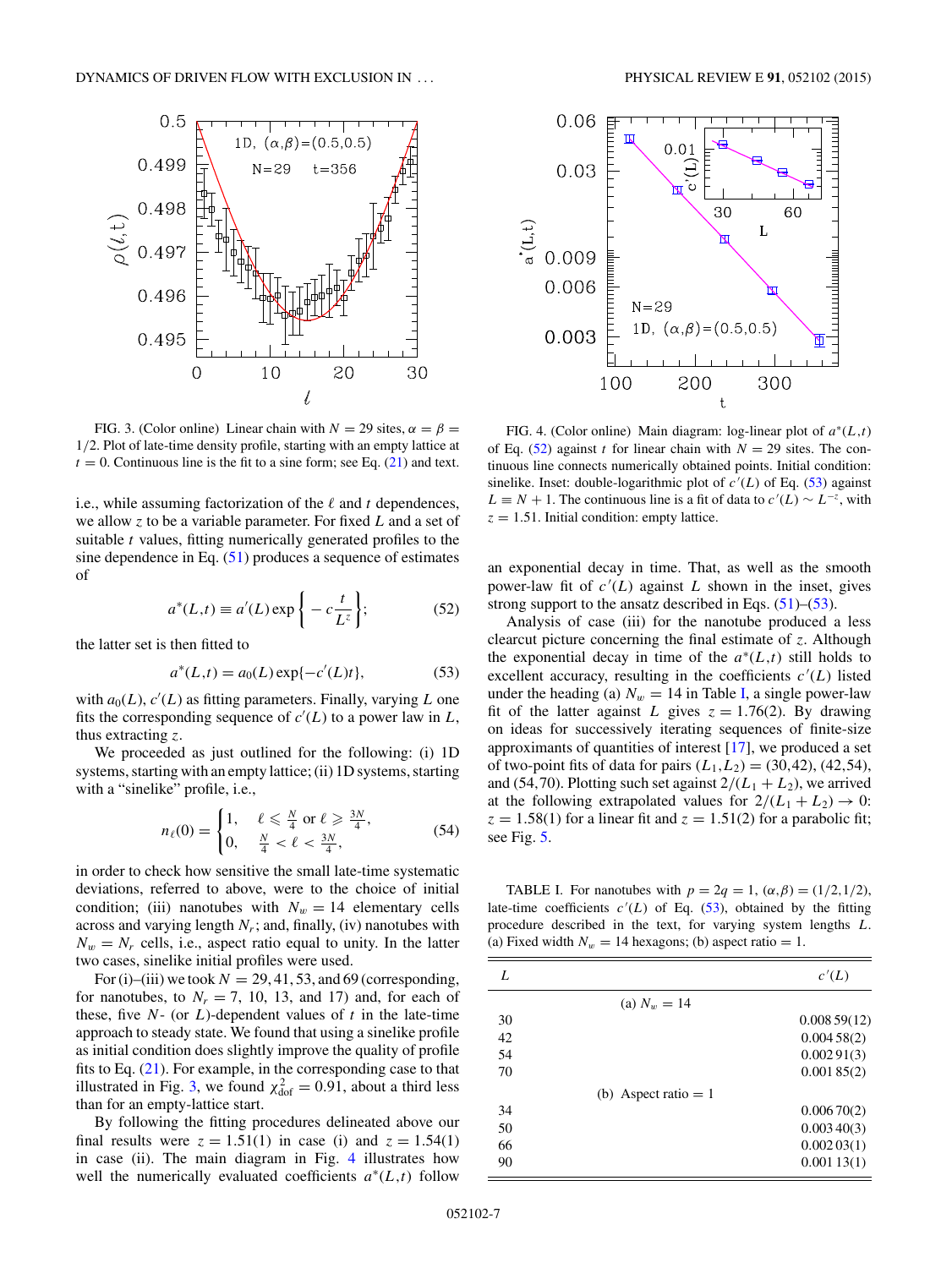<span id="page-7-0"></span>

FIG. 5. (Color online) Nanotube with  $p = 2q = 1$  at critical point  $(\alpha, \beta) = (1/2, 1/2)$ . Points are estimates of dynamical exponent *z* resulting from two-point fits of  $c'(L)$  in Table [I](#page-6-0) for pairs of successive lengths  $(L_1, L_2)$ , against  $2/(L_1 + L_2)$ . Squares: fixed width  $N_w = 14$ . Circles: fixed aspect ratio  $(A.R.) = 1$ . Full lines: linear fits. Dashed line: parabolic fit (for  $N_w = 14$  only) (see text). Initial condition: sinelike in all cases.

In case (iv) we took  $N_r = N_w = 8$ , 12, 16, and 22. The sequence of coefficients  $c'(L)$ , obtained along the same lines already described, is given in Table [I,](#page-6-0) under the heading (b) Aspect ratio  $= 1$ . As shown in Fig. 5, by iterating two-point fits for pairs of successive lengths one gets an increasing sequence of estimates of *z* against increasing *L*. A straight-line fit gives an extrapolated  $z = 2.04(4)$ . So this indicates that, while keeping  $N_w > 1$  fixed, one gets essentially one-dimensional (critical) behavior; allowing for a constant aspect ratio of order unity, one picks (asymptotically) the true two-dimensional dynamics. Furthermore, numerics indicate that the latter is characterized by the mean-field exponent  $z = 2$ .

Going back to the data for fixed  $N_w$ , for the nanotube with  $p = 2q = 1$ ,  $(\alpha, \beta) = (1/2, 1/2)$  there appears to be a slow crossover towards  $z = 3/2$  behavior against increasing system size, which does not have a parallel in strictly 1D systems.

We have checked this scenario by investigating a steadystate quantity which is well known to display signatures of anomalous scaling, namely the cumulants of the integrated current [\[11,18\]](#page-13-0). Denoting by *J* the steady-state average current through a specified bond, say the one linking sites  $\ell$  and  $\ell + 1$ , and  $J_{\ell \ell+1}(t')$  its instantaneous value, the associated integrated charge is  $\widetilde{Q}_{\ell \ell+1}(t) \equiv \int_0^t J_{\ell \ell+1}(t') dt'$ . Usually one removes the linear term, and considers

$$
Q(t) \equiv \tilde{Q}(t) - Jt, \qquad (55)
$$

so  $\langle Q(t) \rangle = 0$ . For 1D TASEP at  $(\alpha, \beta) = (1/2, 1/2)$  the second-order cumulant  $\langle \langle Q^2 \rangle \rangle$  of the integrated current has been shown [\[11,18\]](#page-13-0) to exhibit anomalous scaling, i.e.,  $\langle \langle Q^2(t) \rangle \rangle \sim t^{1/z}$  with  $z = 3/2$  along a time "window" of width determined by system size ["normal" scaling would correspond to  $\langle Q^n(t) \rangle$  ∼ *t* for all *n*]. In Fig. 6 we show



FIG. 6. (Color online) Points represent numerically evaluated second cumulant  $\langle \langle Q^2(t) \rangle \rangle$  of integrated steady-state current vs time *t*, for  $(\alpha, \beta) = (1/2, 1/2)$ . 1D: linear chain,  $N = 600$  (adapted from Ref. [\[18\]](#page-13-0)). NT: nanotube of width  $N_w = 12$  hexagons,  $N = 41$ , with bond rates  $p = 2q = 1$ . Lines indicate power-law dependence with exponents as shown (see text).

data for both 1D systems, and for a nanotube with  $N_w = 12$ ,  $N_r = 10 (N = 41)$ . The apparent behavior  $\propto t^{0.57}$  exhibited for 200  $\lesssim t \lesssim 5 \times 10^4$  by the latter is consistent with  $\langle \langle Q^2(t) \rangle \rangle$  ∼  $t^{1/z}$ , using the effective exponent  $z = 1.76(2)$  found from a global analysis of the  $c'(L)$  for fixed  $N_w$  of Table [I.](#page-6-0)

Still for the nanotube, one can see behavior compatible with  $\langle \langle Q^2(t) \rangle \rangle \sim t^{2/3}$  for  $5 \times 10^4 \lesssim t \lesssim 2 \times 10^5$ , until it crosses over to normal scaling  $\langle \langle Q^2(t) \rangle \rangle \sim t$  (of course the latter also takes place for 1D systems; see the corresponding data in Fig. 6). The narrowness of the  $t^{2/3}$  window is most likely related to the relatively small (longitudinal) system size *N* [\[11,18\]](#page-13-0).

So in the quasi-one-dimensional limit for the  $p = 2q$ nanotube at criticality, the evidence provided both by dynamics [from the scaling of the  $c'(L)$  of Eq. [\(53\)](#page-6-0) against  $L$ ] and steady state [from the scaling of  $\langle \langle Q^2(t) \rangle \rangle$  against *t*] consistently points to an apparent  $z \approx 1.76$  for relatively short systems, and/or short times (the latter, after full onset of the steady-state regime), followed by a crossover towards  $z = 3/2$  in this case.

### **B.**  $p = 2q$ ,  $\alpha + \beta = 1$

For  $\alpha + \beta = 1$ , away from the critical point which was the subject of Sec. [III A,](#page-5-0) we took a point in the low current phase of 1D TASEP, namely  $\alpha = 0.3$ ,  $\beta = 0.7$ .

Considering 1D systems, starting from an empty lattice, we adapted Eq.  $(25)$  for very late times such that only the  $n = 1$ term in that equation still survives. In order to investigate density profiles in this regime we write

$$
\rho(\ell, t) = 0.3 - a(L, t) \sin\left(\frac{\pi \ell}{L}\right) e^{bt},\tag{56}
$$

where  $a(L,t)$  incorporates the exponential time dependence in Eq.  $(25)$ , and the factor *b* in Eq.  $(56)$  is predicted to be  $b = \lambda = 0.4$ . In Fig. [7,](#page-8-0) for 1D TASEP with  $N = 29$ , curve (I)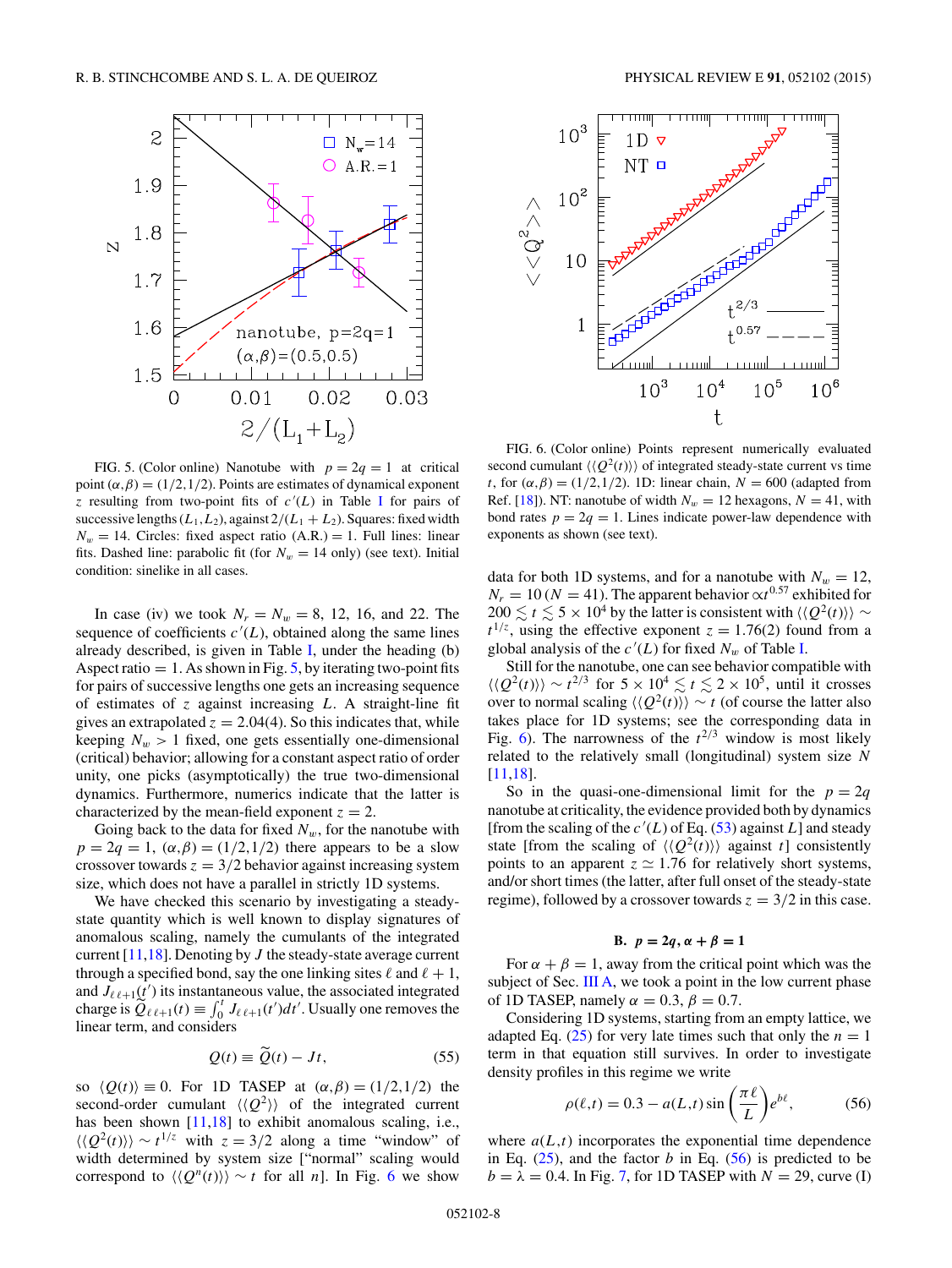<span id="page-8-0"></span>

FIG. 7. (Color online) Linear chain with  $N = 29$  sites,  $\alpha = 0.3$ ,  $\beta = 0.7$ , and  $p = 2q = 1$ . Plot of late-time density profile, starting with an empty lattice at  $t = 0$ . Curve (I) is a fit to a sine plus exponential form, with  $a$  and  $b$  of Eq. [\(56\)](#page-7-0) as adjustable parameters; curve (II) is the prediction from Eq.  $(25)$ , adjusted to the empty-lattice initial condition, and using only  $n = 1$ ; see text.

[full red line] shows the best fit of Eq.  $(56)$  to the simulational results given there, corresponding to  $a = 35(4) \times 10^{-5}$ ,  $b =$ 0.144(6), with  $\chi^2_{\text{dof}} = 1.8$ . Curve (II) [dashed blue line] is the prediction of Eq. [\(25\)](#page-3-0) with  $\lambda = 0.4$ , with the { $a_{\zeta_n}$ } adjusted to an empty-lattice initial condition and using only the  $n = 1$ term.

Although their overall shape is similar, curves (I) and (II) significantly differ in (a) the depth and, to a lesser extent, location, of the minimum on the right-hand side, and (b) the nearly horizontal segment stretching almost midway through the system, exhibited by curve (II), which has no counterpart in curve (I). While making  $t \approx 110$  in Eq. [\(25\)](#page-3-0), instead of "simulation time"  $t = 120$  reproduces the minimum value shown by numerical data (its location, however, remaining unchanged within one lattice spacing), point (b) is a permanent feature of the theoretical prediction which reflects the large value of  $\lambda = 0.4$  in the profile's exponential  $\ell$  dependence in Eq. [\(25\)](#page-3-0).

The discrepancy between the optimally adjusted value of the exponential prefactor  $b$  of Eq.  $(56)$ , on the one hand, and the theoretical prediction of  $\lambda = 1 - 2\alpha$  on the other, is undoubtedly significant. This indicates that, although simple adaptations enable it to give an accurate description of the critical systems of Sec. [III A,](#page-5-0) the mean-field theory given above does not quantitatively account for the effects of a characteristic inverse length  $\lambda \neq 0$  in a similarly straightforward way. We have found  $[19]$  that a formulation including the effects of stochastic domain-wall hopping [\[20–22\]](#page-13-0) on earlyand late-time profiles can account for most of the quantitative mismatches between mean-field theory predictions and simulational results for noncritical cases.

However, in the present work we limit ourselves to analyzing the extent to which the mean-field theory of Sec. [II](#page-1-0) can provide useful clues to the actual behavior of numerically generated samples. Thus here we attempt a procedure similar to that described in Sec. [III A](#page-5-0) for extraction of the dynamical exponent.



FIG. 8. (Color online) For systems with  $\alpha = 0.3$ ,  $\beta = 0.7$ , plots of  $c_0(L)$  against  $1/L$ , with  $c_0(L)$  defined via  $a(L,t) = a_0 \exp(-t)$  $c_0(L)t$ ), the  $a(L,t)$  being given by fitting Eq. [\(56\)](#page-7-0) to late-time profiles. Upper diagram: 1D systems. Lower diagram: nanotubes with  $p =$  $2q = 1$ ; squares: fixed width  $N_w = 14$ ; circles: fixed aspect ratio  $(A.R.) = 1.$ 

In addition to 1D systems, and similar to Sec. [III A,](#page-5-0) we considered nanotubes both (1) with  $N_w = 14$  elementary cells across and varying length  $N_r$ , and (2) with unit aspect ratio  $(N_w = N_r \text{ cells})$ . The time dependences predicted respectively in Eqs.  $(21)$ , related to the critical ("gapless") phase and  $(25)$ for the "massive" or "gapped" phase, differ in that the decay rate in the latter has an *L* independent term, the gap [equal to  $λ<sup>2</sup>/2$ ], related to the characteristic inverse length  $λ$ .

In an attempt to give similar relative importance, when compared to the gap contribution, to the finite-size dependence to the exponential time decay we used  $N_r = 2, 3, 4,$  and 5, corresponding to  $N = 9$ , 13, 17, and 21 sites.

Again, we generated each  $a(L,t)$  from adjusting late-time profiles to Eq. [\(56\)](#page-7-0), by allowing both *a* and *b* there to vary. We saw that the fitted value of *b* generally stayed between 0*.*15 and 0*.*28.

We then fitted sequences of varying-*L* data for  $a(L,t)$  to the *n* = 1 term of Eq. [\(25\)](#page-3-0), i.e.,  $a(L,t) = a_0 \exp(-c_0(L)t)$ , with  $c_0(L) = c + d/L^z$ .

Allowing *z* to vary freely gave a large amount of scatter  $(0.5 \le z \le 3.5)$  among fits of four-*L* data for the three different geometries (chains, and nanotubes with either  $N_w =$ 14 or unit aspect ratio). We then recalled that, for 1D systems in the low-current phase  $\alpha$  < 1/2 or  $\beta$  < 1/2 (except on the coexistence line  $\alpha = \beta < 1/2$ ) the effective exponent governing the approach to steady state is  $z' = 1$  [\[13\]](#page-13-0). This is in contrast to the result from a rigorous Bethe ansatz calculation [\[23\]](#page-13-0), namely  $z = 0$ , and can be explained by a mean-field continuum formulation related to kinematic-wave propagation [\[13\]](#page-13-0). Thus we plotted our data for  $c_0(L)$  against  $1/L$ , i.e., keeping  $z' = 1$ fixed. The results are shown in Fig. 8. It is seen that the numerical data for the sequences of  $c_0(L)$  fall reasonably well onto a straight line consistent with  $z = 1$ , for all three geometries considered. From the vertical axis intercepts one gets respectively  $c = 0.009(5)$  (1D),  $c = 0.02(1)$  (nanotube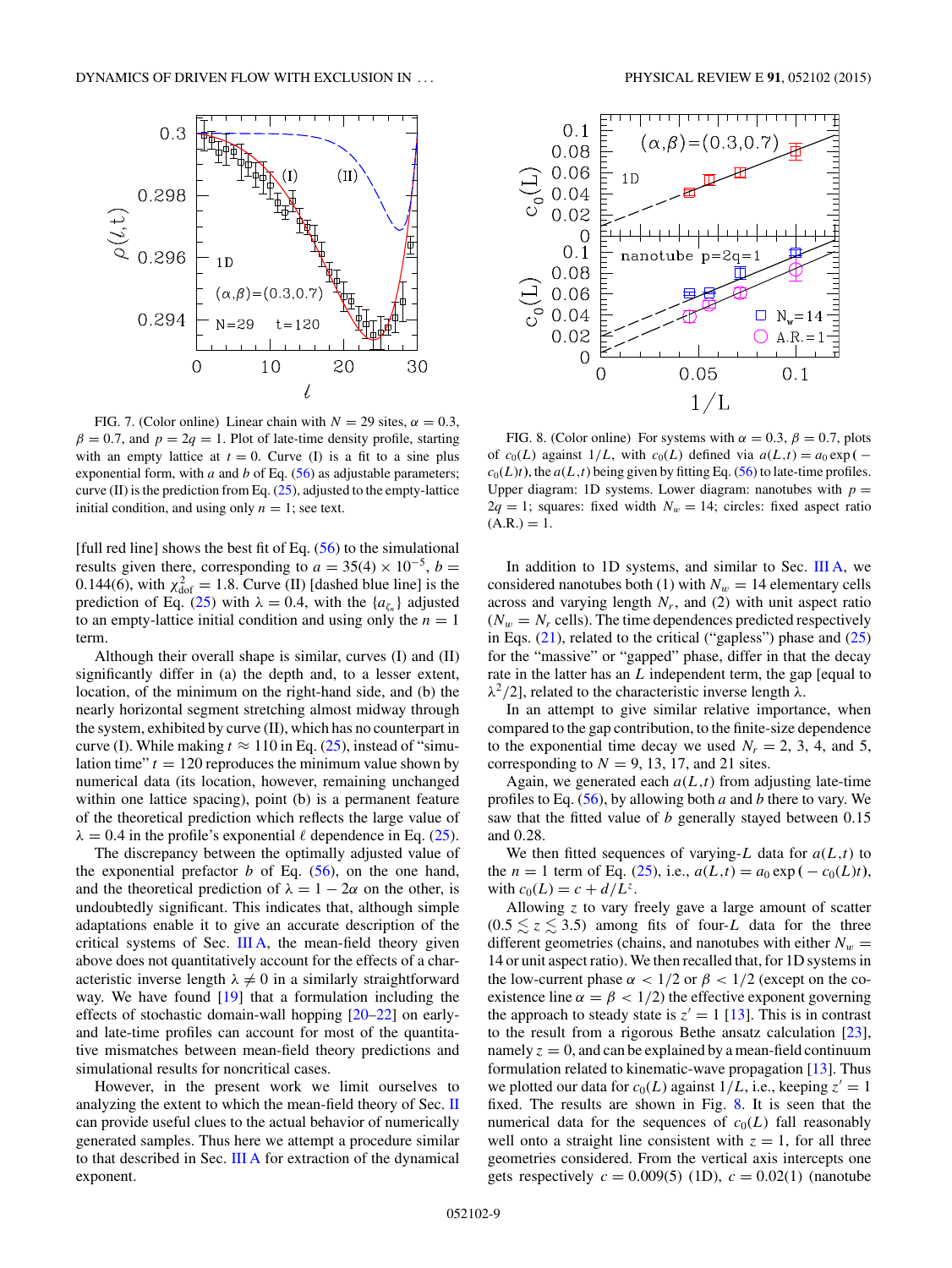<span id="page-9-0"></span>

FIG. 9. (Color online) Steady-state sublattice densities against position along flow direction for nanotube  $p = q = 1$  (squares:  $x_{nt}$ , *y<sub>nt</sub>*) at  $\alpha = 2(\sqrt{2} - 1)$ ,  $\beta = 2 - \sqrt{2}$ , and for chain with alternating bond rates *p*, 2*q* with  $p = q = 1/2$  (circles:  $x_{1d}$ ,  $y_{1d}$ ) at  $\alpha = \sqrt{2} - 1$ ,  $\beta = 1 - \sqrt{2}/2$  (see text). Horizontal dashed lines show mean-field predictions applying for both cases:  $x^* = 2 - \sqrt{2}$ ,  $y^* = \sqrt{2} - 1$ .

with  $N_w = 14$ ), and  $c = 0.0046(44)$  (nanotube with unit aspect ratio). These are all definitely much lower than the mean-field prediction  $\lambda^2/2 = 0.08$ . It seems plausible from these data that the gap will vanish for very large nanotubes with finite aspect ratio (remaining finite in the quasi- and strictly 1D cases). However, the relatively poor quality of the fits  $[\chi^2_{\text{dof}}] = 0.36$ , 10, and 0*.*14, listed for each geometry in the same order as the *c* values] indicates that a statement of this sort would have to be tested more extensively.

# $C. p \neq 2q$

Initially, we investigate the nanotube with  $p = q = 1$ at  $\alpha_c = 2(\sqrt{2}-1)$ ,  $\beta_c = 2-\sqrt{2}$ . These rates satisfy the conditions specified in Eqs.  $(26)$ – $(28)$ , for which the Mobius mapping predicts uniform steady-state densities on each sublattice, though in general they remain distinct; namely, in this case they are  $x^* = 2 - \sqrt{2}$ ,  $y^* = \sqrt{2} - 1$ .

For comparison, we consider also the chain with alternating bond rates *p*, 2*q* with  $p = q = 1/2$ . The mean-field Mobius mapping for this case coincides with that for the  $p = q =$ 1 nanotube, provided the injection and ejection rates are suitably renormalized, i.e.,  $\alpha = \sqrt{2} - 1$ ,  $\beta = 1 - \sqrt{2}/2$ . The respective steady-state sublattice densities are then predicted to coincide, though of course the rate of approach to steady state on the alternate-bond chain is half that for the nanotube.

We took  $N_w = 14$ ,  $N_r = 10$  for the nanotube, and  $N = 41$ sites for the chain so both have the same number of sites along the flow direction. For the remainder of this section, in both cases we always started with an empty lattice.

Figure 9 shows that the mean-field prediction of flat sublattice density profiles in steady state is not fulfilled in numerical simulations. Also, the sublattice profiles for the nanotube and the alternating-bond chain do not coincide, at variance with the fact that they share the same description



FIG. 10. (Color online) Late-time difference profiles,  $\delta x_\ell(t) \equiv$  $x_{\ell}(t) - x_{\ell}^{*}$ , and similarly for  $\delta y_{\ell}(t)$ , against position along flow direction for nanotube  $p = q = 1$  at  $\alpha_c = 2(\sqrt{2} - 1)$ ,  $\beta_c = 2 - \sqrt{2}$ , for  $t = 500$ . The dashed line is the fit of  $\delta x_{\ell}(t)$  to a sine form; see Eqs. (57) and (58). The full line is a fit of  $\delta x_{\ell}(t)$  to a sine-plusexponential form; see Eq. [\(59\)](#page-10-0) and text.

via mean-field mapping. However, the mean-field mapping predicts the steady-state sublattice densities to within at most 4% (for *x*<sup>∗</sup>) or 16% (for *y*<sup>∗</sup>) of numerical results. Since the predicted densities are themselves separated by just over 40%, one can unequivocally ascribe each predicted sublattice profile to the correct numerically generated subset of results.

We defer further discussion of such discrepancies, and others which also pertain to steady-state aspects, to Sec. [III D](#page-10-0) below. For the moment we investigate, for nanotubes with  $p = q = 1$ , the very late-time behavior of the density profiles. Allowing for the observed nonuniformity of their limiting steady-state shapes, Eqs.  $(47)$  and  $(48)$  for a system at criticality should translate into

$$
x_{\ell}(t) = x_{\ell}^* + G' \sin \frac{\pi \ell}{L} e^{-\lambda_{-}(\pi/L)t}, \qquad (57)
$$

$$
y_{\ell}(t) = y_{\ell}^* + H' \sin \frac{\pi \ell}{L} e^{-\lambda_{-}(\pi/L)t}, \qquad (58)
$$

where now the position-dependent  $x^*_{\ell}, y^*_{\ell}$  are to be numerically obtained from steady-state simulation data.

Results for the difference profiles,  $\delta x_{\ell}(t) \equiv x_{\ell}(t) - x_{\ell}^{*}$  and the similarly defined  $\delta y_{\ell}(t)$ , for the nanotube with  $p = q = 1$ ,  $\alpha = 2(\sqrt{2} - 1)$ , and  $\beta = 2 - \sqrt{2}$  are exhibited in Fig. 10. Late-time data were taken at  $t = 500$  (for comparison, the corresponding steady-state densities shown in Fig. 9 were taken at  $t = 2500$ ).

It is seen that the spatial dependence of  $\delta x_{\ell}(t)$  and  $\delta y_{\ell}(t)$ is indeed very close to that anticipated in Eqs. (57) and (58), although the numerical results show a slight skew. The fit to a sine form shown as a dashed line in Fig. 10 corresponds to  $\chi^2_{\text{dof}} = 49$ , which is unsatisfactory. We then allowed for a nonzero gap, by returning to the more general expressions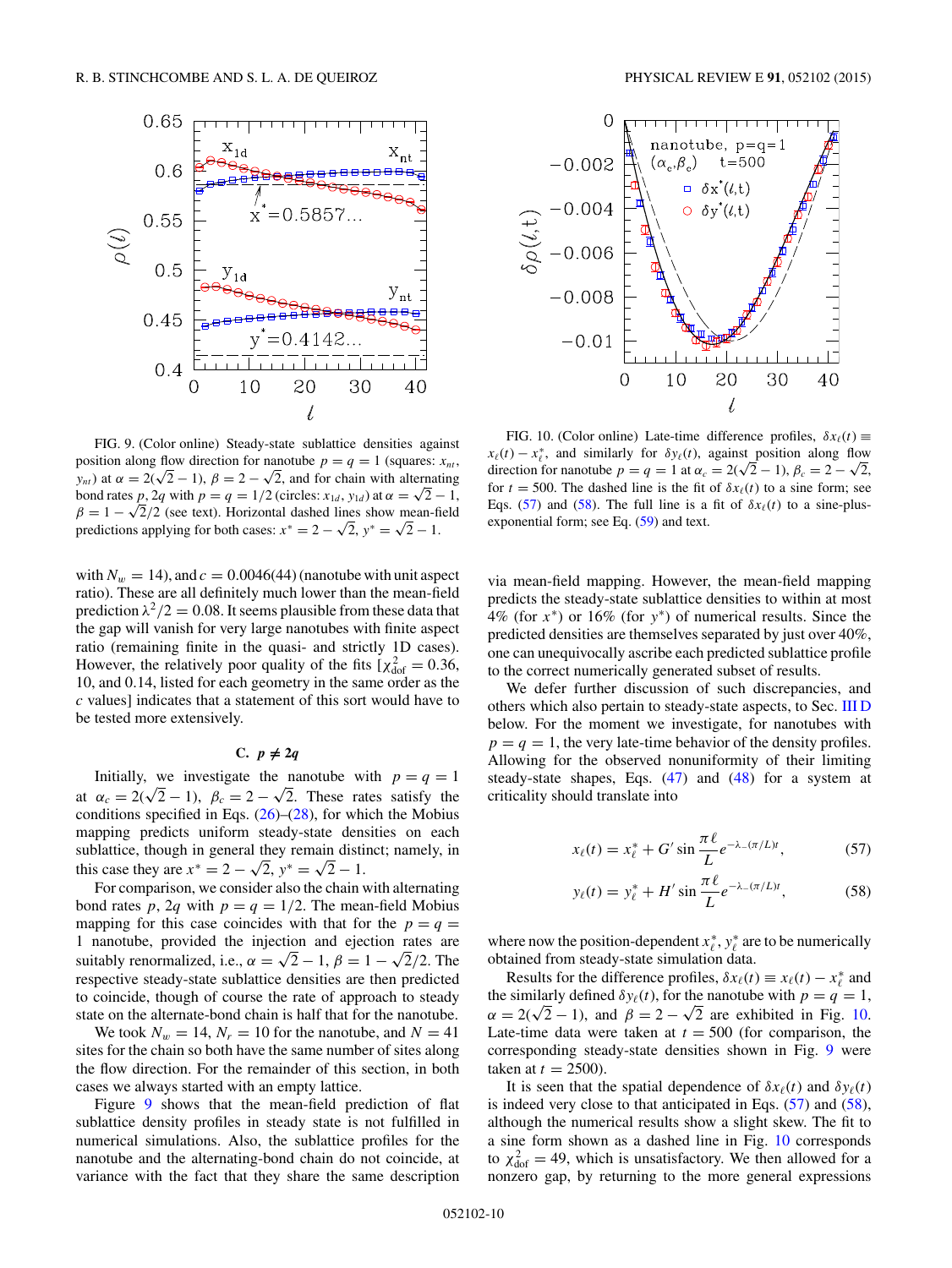<span id="page-10-0"></span>Eqs.  $(37)$  and  $(38)$ . Fitting to the  $n = 1$  term of Eq.  $(37)$ , i.e.,

$$
\delta x_{\ell}(t) = -a(t)e^{\phi \ell} \sin\left(\frac{\pi \ell}{L}\right),\tag{59}
$$

we found the full-line curve depicted in Fig. [10,](#page-9-0) with  $\phi =$  $-0.022(1)$  and  $\chi^2_{\text{dof}} = 3.2$ . The small, but definitely nonzero, estimate of  $\phi$  is in line with the steady-state results shown in Fig. [9](#page-9-0) in that both indicate the approximate, rather than exact, character of the mean-field description for  $p \neq 2q$ .

Furthermore, the difference profiles are almost entirely sublattice independent, a feature which is not obviously forthcoming from the theory of Sec.  $\overline{I}$  IB. It can be shown (see the Appendix) that this results from the existence of two distinct relaxation rates: one which is very fast, size independent [which brings the sublattice profiles to shapes rather close to their steady-state ones] and a slower one, with characteristic times of the usual  $L^z$  form. In the (not very short)-time regime for which the latter applies the sublattice distinction disappears for difference profiles, and the dynamics can be described in an effective continuum approximation through linear equations resulting from a Cole-Hopf transformation. For example, difference profiles taken at  $t = 250$  for the system considered in Fig. [10](#page-9-0) already exhibit a degree of sublattice independence very similar to that shown in the figure. Using Eqs. [\(57\)](#page-9-0) and [\(58\)](#page-9-0) for simplicity, defining  $G''(t) \equiv G'e^{-\lambda_-(\pi/L)t}$ , one finds by fitting numerical data  $G''(250)/G''(500) \approx 4.4$ , which corresponds to  $\lambda_-(\pi/L) \approx 6 \times 10^{-3}$ . Direct evaluation via the theoretical prediction Eq. [\(49\)](#page-5-0), using the mean-field values for  $x^*$ ,  $y^*$ , *r* from Eqs. [\(28\)](#page-3-0) and [\(32\)](#page-4-0) gives  $\lambda_-(\pi/L) = 1.0 \times 10^{-3}$ .

Turning now to noncritical systems, proceeding along the lines followed above one can again adapt Eqs. [\(37\)](#page-4-0) and [\(38\)](#page-4-0) to make allowance for the position dependence of steady-state profiles, for systems away from criticality but with *α* and *β* obeying Eq.  $(26)$ .

For  $\alpha = 0.4$ ,  $\beta = 0.8$  the numerically obtained steady-state profiles turned out to be nearly flat down to 3–4 parts in 1000, with  $x_{\ell} \approx 0.324$  and  $y_{\ell} \approx 0.209$ , except very near the system's ends. These values are rather close to the mean-field ones predicted via Eq. [\(28\)](#page-3-0), namely  $x_{\ell} = 1/3$ ,  $y_{\ell} = 1/5$ . The latetime difference profiles obtained in the way described above, at  $t = 100$ , are displayed in Fig. 11. Fitting to Eq.  $(59)$  gives a fairly good account of the behavior of  $\delta x_{\ell}(t)$  against  $\ell$ ; also, the sublattice independence of difference profiles is obeyed to a good extent, though some slight discrepancies remain near the ejection end. From Eqs.  $(28)$  and  $(37)$ – $(41)$ , theory predicts that the coefficient  $\phi$  in the position dependence of late-time density profiles should be  $\phi = (\ln 8)/2 = 1.04...$ and that for the time dependence the slowest decay rate should be  $\lambda_1^T = 0.166 \dots$ 

The fitting curve shown in Fig. 11 corresponds to  $\phi =$ 0*.*34(1). A measure of self-consistency of the latter can be gained by pointing out that, if  $\phi L \gtrsim 5$ –6 the minimum of Eq. (59) is located at  $\ell \approx L - (1/\phi)$ . Visual inspection of Fig. 11 confirms that numerical data indeed behave in this way. On the other hand, the mismatch between predicted and observed values of  $\phi$  is a rather extreme illustration of the limitations of mean-field mapping predictions for  $p \neq 2q$ , already evident, e.g., in the density profiles of Fig. [9.](#page-9-0)

We checked the theoretical prediction for  $\lambda_1$  by comparing difference profiles at  $t = 80$  with those for  $t = 100$ . Referring



FIG. 11. (Color online) Late-time difference profiles,  $\delta x_{\ell}(t) \equiv$  $x_{\ell}(t) - x_{\ell}^{*}$ , and similarly for  $\delta y_{\ell}(t)$ , against position along flow direction for nanotube  $p = q = 1$  at  $\alpha = 0.4$ ,  $\beta = 0.8$ , for  $t = 100$ . The full line is the fit of  $\delta x_{\ell}(t)$  to a sine plus exponential form, using only the  $n = 1$  term of Eq. [\(37\)](#page-4-0) (in an adapted form to allow for the position dependence of steady-state profiles; see text).

to Eq. (59), one gets  $a(100)/a(80) = 0.08 \pm 0.05$ , broadly compatible with  $e^{-20\lambda_1^T} = 0.03615...$ 

#### **D. Factorization in steady state**

It was seen in Sec. [III C](#page-9-0) that numerical results for steadystate density profiles on nanotubes and alternating-bond chains with  $p \neq 2q$  are at variance with the predictions of meanfield Mobius mapping. Mismatches of similar order have been found between mean-field results and numerical work regarding steady-state currents in graphenelike structures with  $p \neq 2q$  [\[1\]](#page-13-0).

In the following, we expand on comments made in Ref. [\[1\]](#page-13-0), regarding the issue of factorization in steady state.

It is known for the strictly one-dimensional TASEP that, along  $\alpha + \beta = 1$ , the correlations vanish, i.e., the probabilities for occupation variables on different sites factorize [\[5\]](#page-13-0). As a consequence of this, along that line the mean-field mapping produces exact results. For nanotubes one can then check for factorization (or its absence), in order to test the extent to which the predictions given via Mobius mappings are accurate.

A direct test can be implemented by considering the (connected) correlation function,

$$
C_{ij} \equiv \langle J_{ij} \rangle - p_{ij} \langle \tau_i \rangle (1 - \langle \tau_j \rangle), \tag{60}
$$

where  $\langle J_{ij} \rangle$  is the average current across a chosen bond *i j* with rate  $p_{ij}$ , connecting sites  $i$ ,  $j$  with respective mean occupations  $\langle \tau_i \rangle$ ,  $\langle \tau_j \rangle$ . Factorization then corresponds to  $C_{ij} \equiv 0$  for all bonds *ij* .

We have found that for the nanotube with  $p = 1$ ,  $q = 1/2$  $C_{ij}$  vanishes to the accuracy of simulation (typically 1 part in 10<sup>5</sup>) on (and only on) the line  $\alpha + \beta = 1$ , the same as in the strictly one-dimensional case. This is a nontrivial higher-dimensional generalization of a well-known result for the linear chain. On the other hand, with  $p = 1 = q = 1$ , we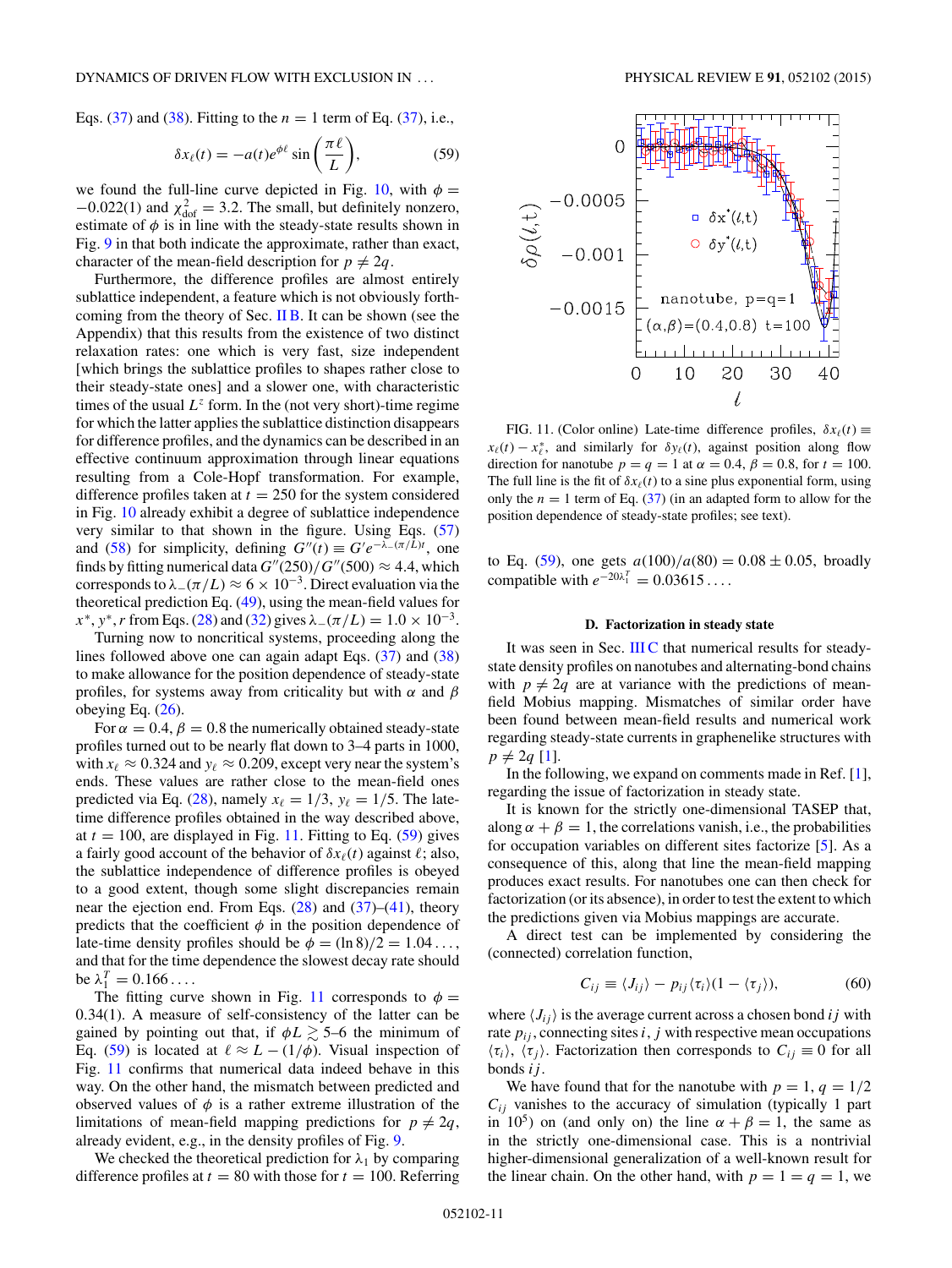<span id="page-11-0"></span>

FIG. 12. (Color online) Nanotube with  $N_w = 14$ ,  $N_r = 10$ :  $C_{ij}$ of Eq. [\(60\)](#page-10-0), averaged over transverse coordinate, against position along flow direction. Full symbols: *x* sublattice. Empty symbols: *y* sublattice. For  $p = q = 1$ ,  $(\alpha_c, \beta_c) = (2(\sqrt{2} - 1), 2 - \sqrt{2})$ .

followed the predicted factorization line, Eq. [\(26\)](#page-3-0), and found that in simulations of similar accuracy, the factorization is no better than 1 part in  $10^2$ . This is illustrated in Fig. 12, where data taken at the respective predicted critical points, namely  $\alpha = \beta = 1/2$  [ $p = 2q = 1$ ] and  $\alpha = 2(\sqrt{2} - 1)$ ,  $\beta = 2 - \sqrt{2}$  $[p = q = 1]$ , are shown. For  $p = q = 1$ , data are shown also for  $(\alpha, \beta) = (0.4, 0.8)$ , i.e., further along the predicted factorization line Eq.  $(26)$ .

Still with  $p = q = 1$  we thoroughly scanned the  $(\alpha, \beta)$ parameter space, and found no evidence either of uniform sublattice profiles or of vanishing of  $C_{ij}$ .

#### **IV. DISCUSSION AND CONCLUSIONS**

We have presented a mean-field theory for the dynamics of driven flow with exclusion in graphenelike structures, and numerically checked its predictions.

For the special combination of bond rates  $p = 2q$  in the nanotube geometry, Eqs.  $(2)$ – $(5)$  show that the sublattice distinction goes away in mean field. So a continuum picture can apply, giving Eq. [\(11\)](#page-2-0) for which a time-dependent solution is found by using the Cole-Hopf transformation.

For the special boundary rates  $\alpha = \beta = 1/2$  which correspond to criticality in the 1D chain with uniform rates, predictions for the early- and late-time behavior of density profiles are made respectively in Eqs.  $(22)$  and  $(21)$ . These are borne out by numerics to very good accuracy; see Figs. [2](#page-3-0) and [3.](#page-6-0) We focused on late-time behavior, for both 1D and nanotube geometries, and showed that by systematically analyzing the results of density profile fits to Eq.  $(21)$  it was possible [see Eqs.  $(51)$ – $(53)$ ] to extract rather accurate estimates of the dynamic exponent *z*. For strictly 1D systems, we find  $z = 1.51(1)$ , in excellent agreement with the anomalous value  $z = 3/2$  which is known [\[2,3,6\]](#page-13-0) to apply in that case. For nanotubes, we found strong indications (see Fig. [5\)](#page-7-0) that the limiting behavior for very long length depends on whether one considers (quasi-1D) systems of fixed width, or squarelike

ones with constant aspect ratio; while the former exhibit *z* again close to 3*/*2, the latter are characterized by *z* consistent with the mean-field value of 2 (within error bars). In the standard language of critical phenomena, this would mean that the upper critical dimensionality for TASEP dynamics is certainly  $D_c \leq 2$ .

On the factorization line  $\alpha + \beta = 1$  where steady-state profiles are uniform both for uniform-rate chains and nanotubes with  $p = 2q$  [\[1\]](#page-13-0), we took  $\alpha = 0.3$ , away from criticality. The main distinguishing feature here, relative to the critical case, is the opening of a gap of amplitude  $\lambda^2/2 = (1 - 2\alpha)^2/2$ , associated with the characteristic length  $\lambda^{-1}$ . The predicted effects of this on late-time profile shapes are spelled out in Eq. [\(25\)](#page-3-0), which is qualitatively supported by numerical data (see Fig. [7\)](#page-8-0).

However, the quantitative effects, on the density profiles, of having  $\lambda \neq 0$  are not accurately described by the present mean-field theory. Partly because of this, attempts to extract the dynamical exponent *z*, by procedures similar to those followed in the gapless case, met with the difficulties described in Sec. [III B.](#page-7-0)

We then resorted to an overall consistency check, based on keeping fixed the effective exponent value  $z' = 1$  which holds for the low-current phase in 1D systems [\[13\]](#page-13-0). The resulting fits of numerical estimates of the coefficients appearing in the exponential time decay factor of Eq.  $(25)$ , shown in Fig. [8,](#page-8-0) produce a reasonably self-consistent picture.

For nanotubes with  $p \neq 2q$  (and chains with alternating bonds), Fig. [9](#page-9-0) illustrates that predictions for steady-state profiles from mean-field mapping are not as accurate as for  $p =$ 2*q*, or for uniform chains. In particular, numerically generated profiles display a distinctive degree of nonuniformity along the predicted factorization line.

Since dynamics concerns the evolution from initial to steady state, rather than the detailed (time-independent) properties of the latter, we adapted our original formulation to allow for the observed nonuniformity of the sublattice-dependent limiting profile shapes; see Eqs. [\(57\)](#page-9-0) and [\(58\)](#page-9-0) for critical systems, and Eq. [\(59\)](#page-10-0) for the off-critical case. We found that for late times the difference profiles thus defined behave in a very close way to that predicted by the theory of Sec.  $\overline{I} \overline{B}$ ; see respectively Figs. [10](#page-9-0) and [11.](#page-10-0)

This latter remark deserves to be qualified, inasmuch as it refers strictly to the functional forms displayed in Eqs.  $(57)$  and  $(58)$ , or Eq.  $(59)$  [respectively sine, or sine plus exponential] rather than to numerical values of the associated parameters [ respectively  $G'$ ,  $H'$ , or  $a(t)$ ,  $\phi$  ] which we estimate via best-fitting procedures. Although this is not as stringent a test of mean-field theory as would be the case if the theory-predicted parameter values were used, working this way allows one to separate possible shortcomings of the mean-field approximation in functional forms versus those in parameters. Furthermore, one can have a quantitative estimate (through  $\chi^2$  values) of discrepancies in mean-field functional forms, rather than the qualitative impressions from the comparisons with full predictions coming from theory; one can also get quantitative estimates of parameters affected by fluctuation effects absent from mean-field theory, with the hope that modest generalizations (like domain-wall theory) might more accurately provide such parameters.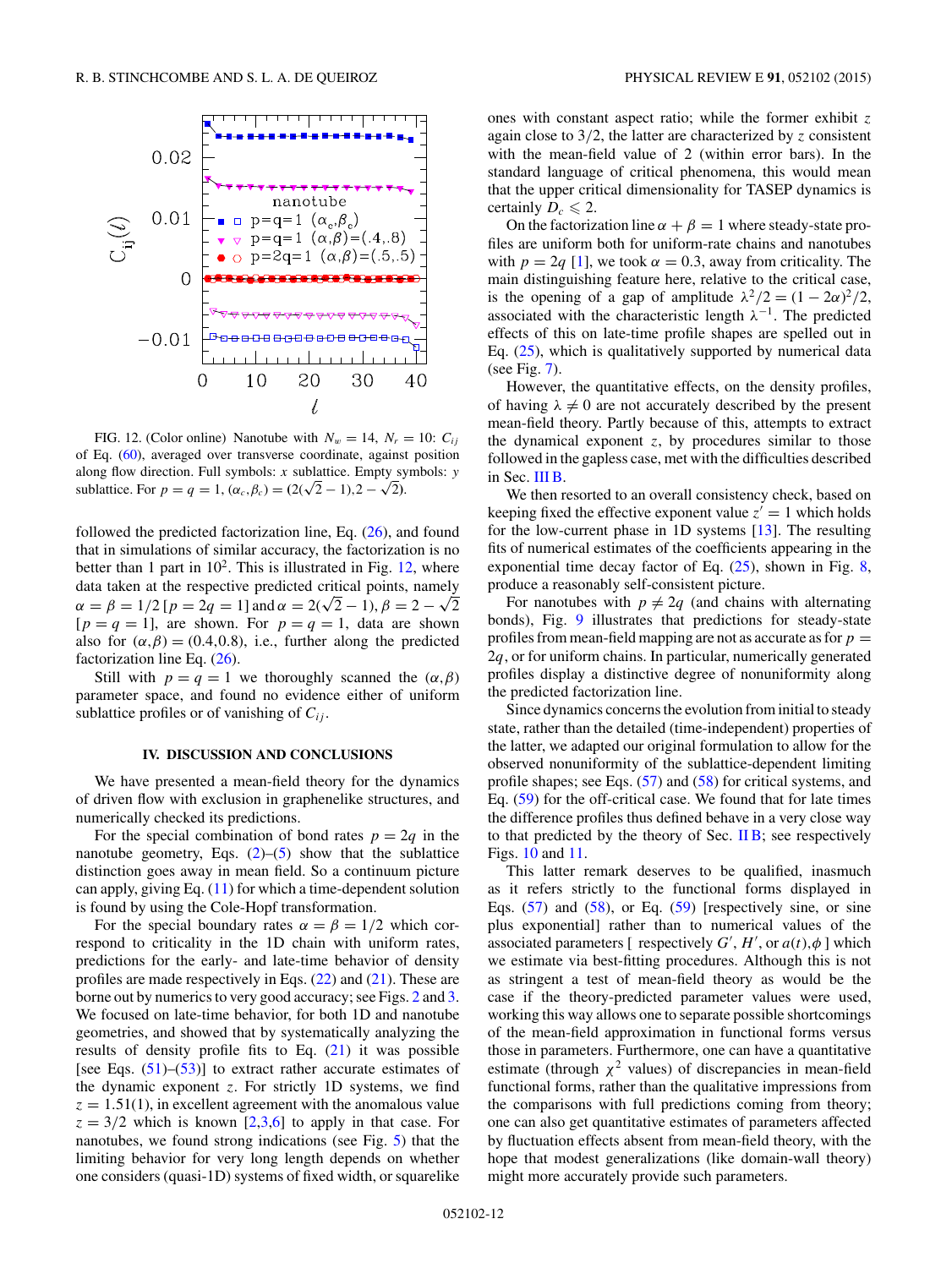An additional feature of the late-time difference profiles is that they are almost entirely sublattice independent. This property has been shown (see the Appendix) to result from the coexistence of two distinct relaxation rates: a very fast, size-independent one, and a slower one with characteristic times of the usual  $L^z$  form. The latter applies, within an effective continuum picture, to the Goldstone modes resulting from particle number conservation. If one accepts that an accurate description of TASEP via mean-field mapping goes together with full applicability of a continuum approximation, this would then explain why the late-time density differences generally fall in line with mean-field, continuumlike, predictions.

Detailed comparison of theoretical predictions from Sec. [II B](#page-3-0) to numerical results beyond overall profile shapes turns out to not be as accurate as for  $p = 2q$ . For the system considered in Fig. [10](#page-9-0) theory gives for the exponential time-decay coefficient of Eq. [\(49\)](#page-5-0)  $\lambda$ <sub>−</sub>( $\pi/L$ ) = 1 × 10<sup>-3</sup>, while adjusting to numerical data gives  $\lambda_-(\pi/L) \approx 6 \times 10^{-3}$ . Similarly, for the noncritical system corresponding to Fig. [11,](#page-10-0) using the theoretical prediction for  $\lambda_1$  of Eqs. [\(37\)](#page-4-0) and [\(38\)](#page-4-0) would give a ratio of difference-profile coefficients at  $t = 100$  and  $t = 80$  equal to  $0.03615...$ , while this same ratio is estimated from numerical data as  $0.08 \pm 0.05$ .

Finally, in Sec. IIID we showed that a direct test of factorization of correlation functions in steady state produces a clear correspondence between uniformity of observed steadystate profiles, on the one hand, and numerical evidence of vanishing of correlations, on the other.

#### **ACKNOWLEDGMENTS**

We thank Fabian Essler for helpful discussions. S.L.A.d.Q. thanks the Rudolf Peierls Centre for Theoretical Physics, Oxford, for hospitality during his visit. The research of S.L.A.d.Q. is supported by the Brazilian agencies CNPq (Grant No. 303891/2013-0) and FAPERJ (Grants No. E-26/102.760/2012 and No. E-26/110.734/2012).

### **APPENDIX : FAST TRANSIENT EQUALIZATION OF SUBLATTICES**

For our purposes here, it is convenient to adopt the following notation: sites on the *x* sublattice have even site label, with mean occupation  $x_{2\ell}$ ; for the *y* sublattice, with odd labels one has the mean occupation  $y_{2\ell+1}$ . Bond rates are p and  $p' \equiv 2q$ .

Thus the mean-field defining equations for currents and occupations, and their evolution, Eqs.  $(2)$ – $(5)$ , become

$$
J_{2\ell\,2\ell+1} = px_{2\ell}(1 - y_{2\ell+1}),\tag{A1}
$$

$$
K_{2\ell-1\,2\ell} = p' y_{2\ell-1} (1 - x_{2\ell}), \tag{A2}
$$

$$
\dot{x}_{2\ell} = K_{2\ell - 12\ell} - J_{2\ell \, 2\ell + 1},\tag{A3}
$$

$$
\dot{y}_{2\ell+1} = J_{2\ell \, 2\ell+1} - K_{2\ell+1 \, 2\ell+2}.\tag{A4}
$$

Eqs.  $(A3)$  and  $(A4)$  give

$$
\frac{\partial}{\partial t}(x_{2\ell} + y_{2\ell+1}) = K_{2\ell-1\,2\ell} - K_{2\ell+1\,2\ell+2}.\tag{A5}
$$

When a continuum picture applies, the right-hand side of Eq.  $(A5)$  becomes like a space derivative of  $K$  and is then small, so  $x_{2\ell} + y_{2\ell+1}$  becomes a slow variable; similarly for  $y_{2\ell-1} + x_{2\ell}$ .

On the other hand, any linear combination  $ax_{2\ell} + by_{2\ell+1}$ with  $a \neq b$  decays rapidly towards zero. This implies that the rapid decay is towards "adiabatic" values of  $x_{2\ell}, y_{2\ell+1}$  such that all  $K_{2\ell-1,2\ell} - J_{2\ell,2\ell+1}$  and  $J_{2\ell,2\ell+1} - K_{2\ell+1,2\ell+2}$  are zero. That is,

$$
K_{2\ell-12\ell} = J_{2\ell 2\ell+1} = J_{2\ell 2\ell+1} = K_{2\ell+1 2\ell+2} = \cdots = C(t).
$$
\n(A6)

The function  $C(t)$  is the adiabatically evolving "conserved" current" related to the particle conservation represented by the set of equations  $(A5)$  for all  $\ell$ . Those equations determine the adiabatic evolution of the conserved densities.

After the very fast transients have died out the profiles on the two sublattices still differ from their steady-state values  $\bar{x}_{2\ell}$ ,  $\bar{y}_{2\ell+1}$  by amounts  $\delta x_{2\ell}(t)$ ,  $\delta y_{2\ell+1}(t)$ ; as shown in the following, such differences are essentially the same for either sublattice, as their approach to zero is governed by a single continuumlike evolution equation.

The fast time scales for the evolution of  $ax_{2\ell} + by_{2\ell+1}$ with  $a \neq b$ , coming from equations without nearly canceling currents, and so without conserved or spatial derivative aspects, have rates set just by  $p$  and  $p'$ , and not by wave vectors or system size *L*. So they are of order one, rather than a power of *L* or wavelength.

In the subsequent evolution (after the initial transient regime) (i) we can interpolate the density variables between the sites of their sublattice, making very little error and (ii) use the resulting "continuumization" of sites to find the conserved current differences in terms of spatial derivatives: e.g.,  $\tilde{y}_{2\ell}$  is the interpolation of the odd sublattice variables  $y_{2\ell-1}, y_{2\ell+1}$ ; similarly for  $\widetilde{x}_{2\ell+1}$ . So,

$$
K_{2\ell-12\ell} - K_{2\ell+12\ell+2} = p'[y_{2\ell-1}(1 - x_{2\ell}) - y_{2\ell+1}(1 - x_{2\ell+2})]
$$

$$
\approx p' \left( -2 \frac{\partial}{\partial \ell} \right) [\widetilde{y}_{2\ell}(1 - \widetilde{x}_{2\ell+1})], \quad (A7)
$$

and similarly for differences of adjacent *J* 's.

Combining Eqs.  $(A5)$  and  $(A7)$  [and their counterparts for *y*<sub>2 $\ell-1$ </sub> + *x*<sub>2 $\ell$ </sub> and *J*<sub>2 $\ell-2$ 2 $\ell-1$  – *J*<sub>2 $\ell$ 2 $\ell+1$ , respectively], omitting</sub></sub> the subscripts and tilde signs, redefining  $\ell$  as an "average" coordinate shared by a pair of adjacent *x*- and *y*-sublattice sites, and defining  $\rho(\ell) = \frac{1}{2}(x_{\ell} + y_{\ell})$ , one gets

$$
\frac{\partial \rho}{\partial t} = -\left(\frac{p+p'}{2}\right) \frac{\partial}{\partial \ell} \left[\rho(1-\rho) - \frac{1}{2} \frac{\partial \rho}{\partial \ell}\right].
$$
 (A8)

This is now the form which the Cole-Hopf transformation linearizes.